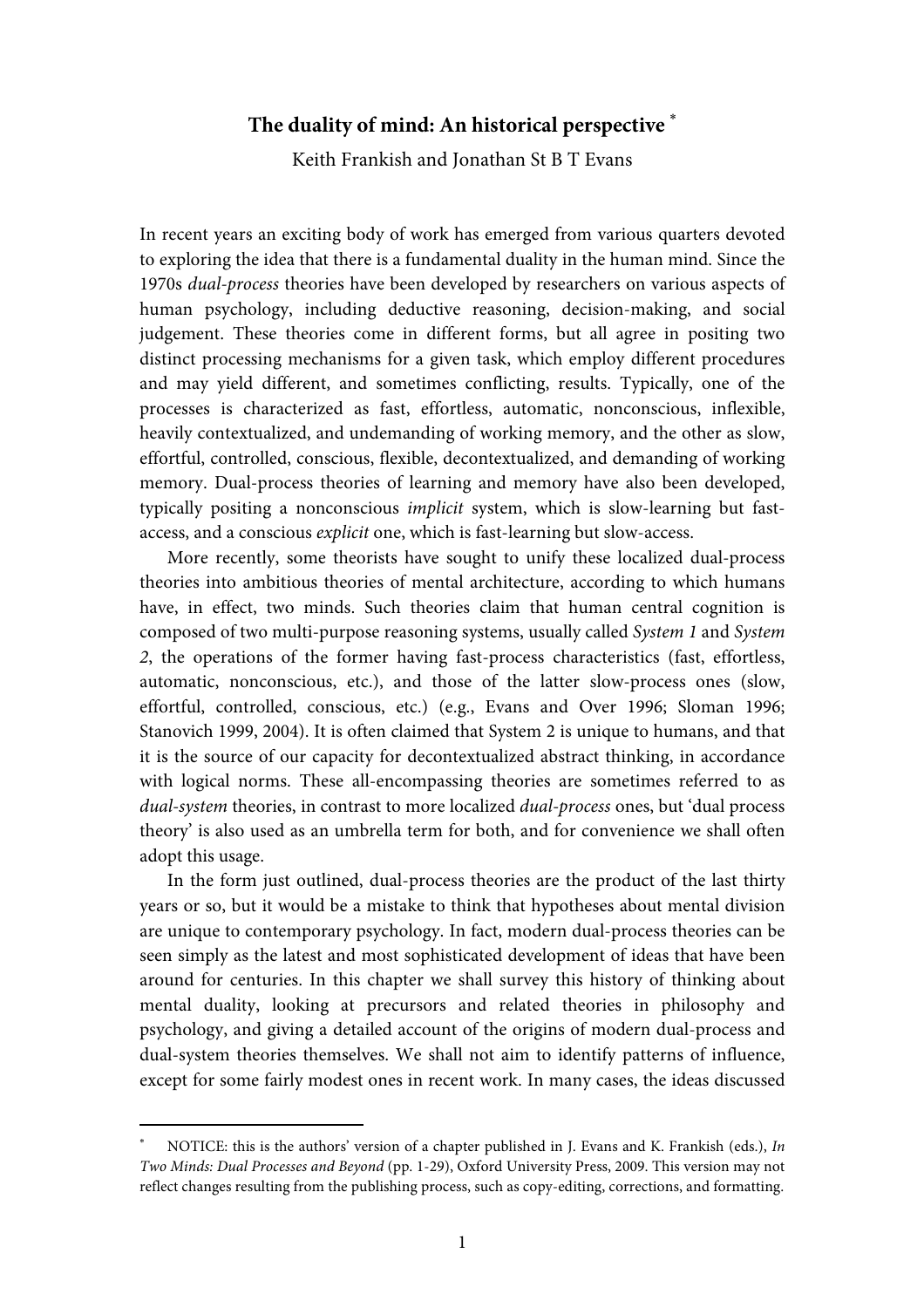appear to have been developed quite independently, and in any case claims of influence are hard to establish — sometimes even for the theorists involved (see Evans 2004). Rather, we shall aim to show how theories of mental duality have emerged independently in different contexts. It strikes us as greatly significant that dualprocess ideas have been continually discovered and rediscovered by many authors throughout the history of philosophy and psychology. We suspect this reflects on the nature of the object of study that all these authors have in common: the human mind.

 The chapter is organized by themes rather than strict chronology. The first section looks at theories of mental division from Plato to Freud, focusing in particular on claims in the philosophical literature. The second section surveys relevant work in experimental psychology from the nineteenth century through to the mid-twentieth. Section 3 charts the history of modern dual-process theories in specific fields, and Section 4 describes the subsequent development of dual-system approaches. The fifth section considers the contribution of contemporary philosophy, where several researchers have developed dual-process theories of their own, and the final section offers some speculations about the future development of dual-process ideas.

#### **1. Division in the mind: Plato to Freud**

The idea that the mind is partitioned is an ancient one. Perhaps the most famous account before Freud's is to be found in Plato, who claimed that the soul is divided into three parts: reason, spirit, and appetite, understood as mini-agents, each with its own goals and reasoning powers (Plato 1993, pp.144-152, pp.354-361; for discussion see Annas 1981, ch.5). Reason seeks truth and pursues what is best for the person as a whole; spirit loves honour and winning; and appetite judges by appearances and seeks superficially gratifying things. Harmony within the soul comes when reason controls the other two parts, training spirit to serve its goals and regulating appetite in line with its judgements of what is genuinely desirable. This is fanciful psychology, of course, and heavily influenced by Plato's political theory (the three elements in the soul correspond to the three classes in his conception of the ideal society), but there are nonetheless some analogies with dual-process approaches. Like dual-process theory, Plato's account is designed to explain psychological conflict — to show how we can harbour conflicting attitudes towards the same object. And Plato's conception of reason is similar to some modern conceptions of System 2, being that of an analytic system, which seeks the good of the individual as a whole and is able to override more superficial judgments and desires originating in the other parts of the mind.

 Anticipations of dual-process theory can also be found in philosophical debates about animal mentality. Many philosophers have held that humans exhibit a qualitatively different kind of mentality from other animals. Indeed, some have denied that animals have minds at all, at least in the sense of a capacity for rational thought. Aristotle, Aquinas, and Descartes all took this view. Such views partially anticipate those of many dual-process theorists, who see System 2 as uniquely human and as conferring reasoning capacities different in kind from those of animals. Descartes's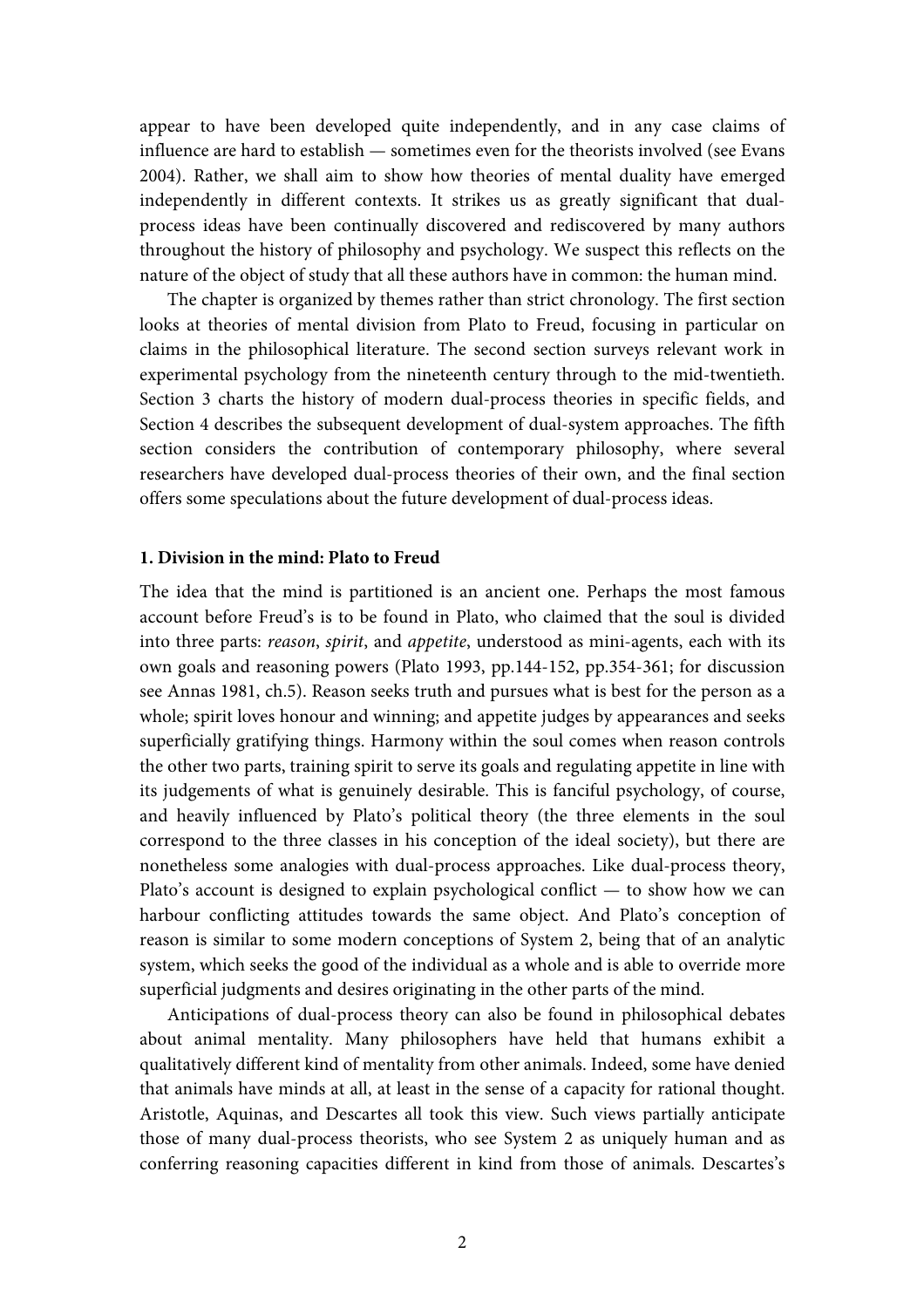views on this topic are particularly interesting. Descartes famously denied that animals have minds, which he equated with incorporeal souls. Language use, he argued, is the only sure sign of thought, and animal behaviour can be mechanistically explained without reference to genuinely mental processes. Yet Descartes did not ignore the complexity of animal psychology (as we would call it). He held that animals have perceptions, memories, appetites, and passions, albeit of a nonconscious kind, which are complex physiological states and which guide action mechanically, without the involvement of a soul (Descartes 1664/1985, p.108). Moreover, he held that much human behaviour is the product of similar mechanical processes, including such everyday activities as walking and singing, when they take place without the mind attending to them (Descartes 1642/1984, p.161; Cottingham 1992). Though Descartes may not have thought of it as such, this is a rudimentary dual-process view.

 Other writers have argued for the uniqueness of human reasoning without denying that animals can think. Leibniz maintained that animal behaviour is guided solely by inductive reasoning, as is the larger portion of our own (he says 'threefourths'; 1714/1989, p.208). However, he held that humans also have a capacity for 'true reasoning' — that is, a priori reasoning based on necessary truths, such as those of logic and mathematics. This capacity, he held, derives from our possession of reflective consciousness, which enables us to form metaphysical concepts, such as those of substance, cause, and effect (Leibniz 1702/1989, pp.188-91, 1714/1989, pp.208-9). Locke, too, held that there is a 'perfect distinction' between human and animal reasoning powers. Animals can think about particular things, as presented to their senses, but they lack the power of abstraction. That is, they cannot form general ideas of features common to many instances — the idea of whiteness, for example, as opposed to ideas of particular white things. This is evident, Locke argues, from the fact that animals lack language, and with it, signs for general ideas (Locke 1706/1961, Vol 1, pp.126-7). Other writers have argued for the uniqueness of human mentality on the grounds that thought (at least of the distinctively human kind) constitutively involves language — that we can, in some sense, 'think in' language. This view was proposed by both Herder and Hamman in the late eighteenth century (see Cloeren 1988), and, as we shall see later, it is advocated by several contemporary philosophers of mind. Again, all of these accounts contain the seeds of a dual-process approach, and they partially anticipate modern theorists who characterize System 1 reasoning as associative, context-bound, and non-linguistic, and System 2 reasoning as rule-based, abstract, and language-involving.

 We turn now to the theme of unconscious mentality, where the clearest anticipations of dual-process theory can be found. It is sometimes assumed that the concept of the unconscious originated with Freud, but this in fact is far from the case. It is true that many philosophers resisted the idea of unconscious mentality, following Descartes in identifying mind with consciousness. But there is, nonetheless, a long history of theorizing about the unconscious, though in many cases no distinction is made between mental states that are not present to consciousness and ones that are not available to it — preconscious versus unconscious, in Freud's terms (for surveys,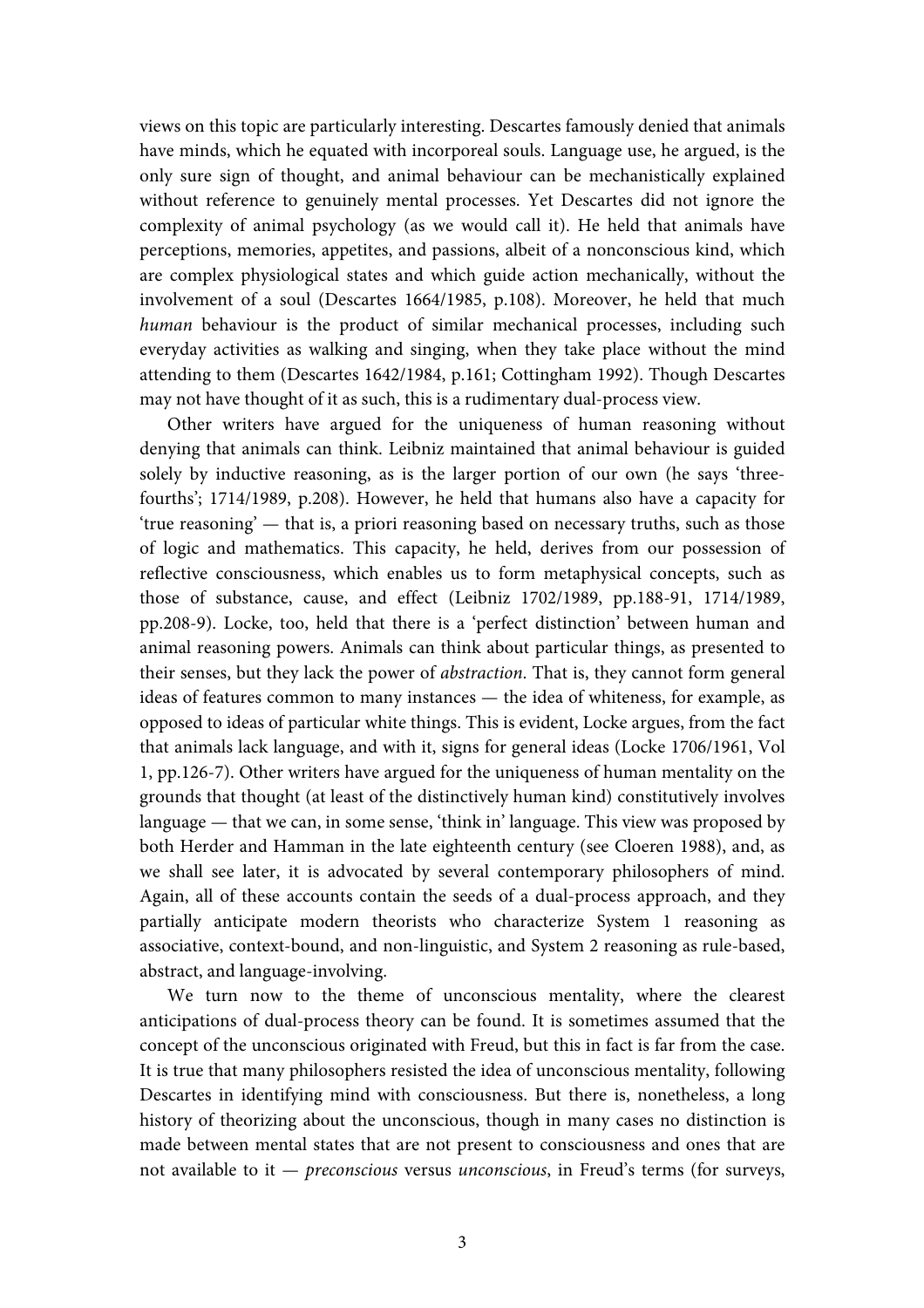see Ellenberger 1970; Reeves 1965; Whyte 1978). References to unconscious memories and perceptions crop up in various ancient and early modern philosophers; examples can be found in, among others, Plato, Plotinus, Augustine, Aquinas, Pascal, Spinoza, and Leibniz. Leibniz, in particular, made important observations about unconscious perception and memory. He distinguished between bare perception and conscious appreciation, and held that we continually experience a multitude of unattended petites perceptions, which are below the threshold of consciousness but which collectively shape our conscious experience (Leibniz 1714/1989, p.208, 1765/1996, pp. 53-55). He also noted that we often retain information which we cannot consciously recall but which nonetheless influences our thoughts and behaviour (Leibniz 1765/1996, pp.106-7).

 With the rise of German idealism and Romantic aesthetics in the late eighteenth and early nineteenth centuries, claims about the unconscious became common. There are frequent references to unconscious mental states in Herder, Schelling, Hegel, and Schopenhauer, among others, as well as in creative writers such as Goethe, Richter, and Wordsworth. These writers' conceptions of the unconscious had strong metaphysical and mystical overtones. The German idealists thought of the unconscious as part of the underlying structure of reality, rather than as a postulate of empirical psychology (Gardner 1999, 2003), and the Romantic writers saw it as a source of inspiration and creative energy. Nonetheless some interesting psychological observations can be found in their work.

 Schopenhauer's writings are particularly relevant from our perspective. Schopenhauer held that there is a blind 'will to life' at work throughout nature, which shapes our conscious intellects to its own ends, in line with powerful primitive impulses, especially sexual ones. (In a striking metaphor, he likens the relationship between the will and the intellect to that of a strong blind man carrying a sighted lame man on his shoulders; Schopenhauer 1819/1966, Vol 2, p.209.) Anticipating (and probably influencing) Freud, Schopenhauer claimed that the will represses ideas it finds painful and promotes ones it finds comforting. Moreover, like many modern dual-process theorists, he stressed the limitations of our self-knowledge and the relative impotence of the conscious intellect. He held that we possess unconscious desires, emotions, and resolutions — sometimes shameful ones — which we discover only indirectly, through observing our reactions. And he suggested that we are often ignorant of the true motives for our actions and that our conscious resolutions require backing from unconscious processes if they are to be effective (ibid. Vol 2; pp.209-11).

 Philosophers continued to develop broadly metaphysical theories of the unconscious throughout the nineteenth century (Gardner 2003). Eduard von Hartmann's widely-read 1868 book Philosophy of the Unconscious synthesized Hegel and Schopenhauer, and Nietzsche and Bergson each produced influential accounts of their own. This work is, however, of marginal interest from our perspective, though it offered ammunition for philosophers and psychologists working to combat Cartesian conceptions of the mind and provided the intellectual context for the work we discuss next.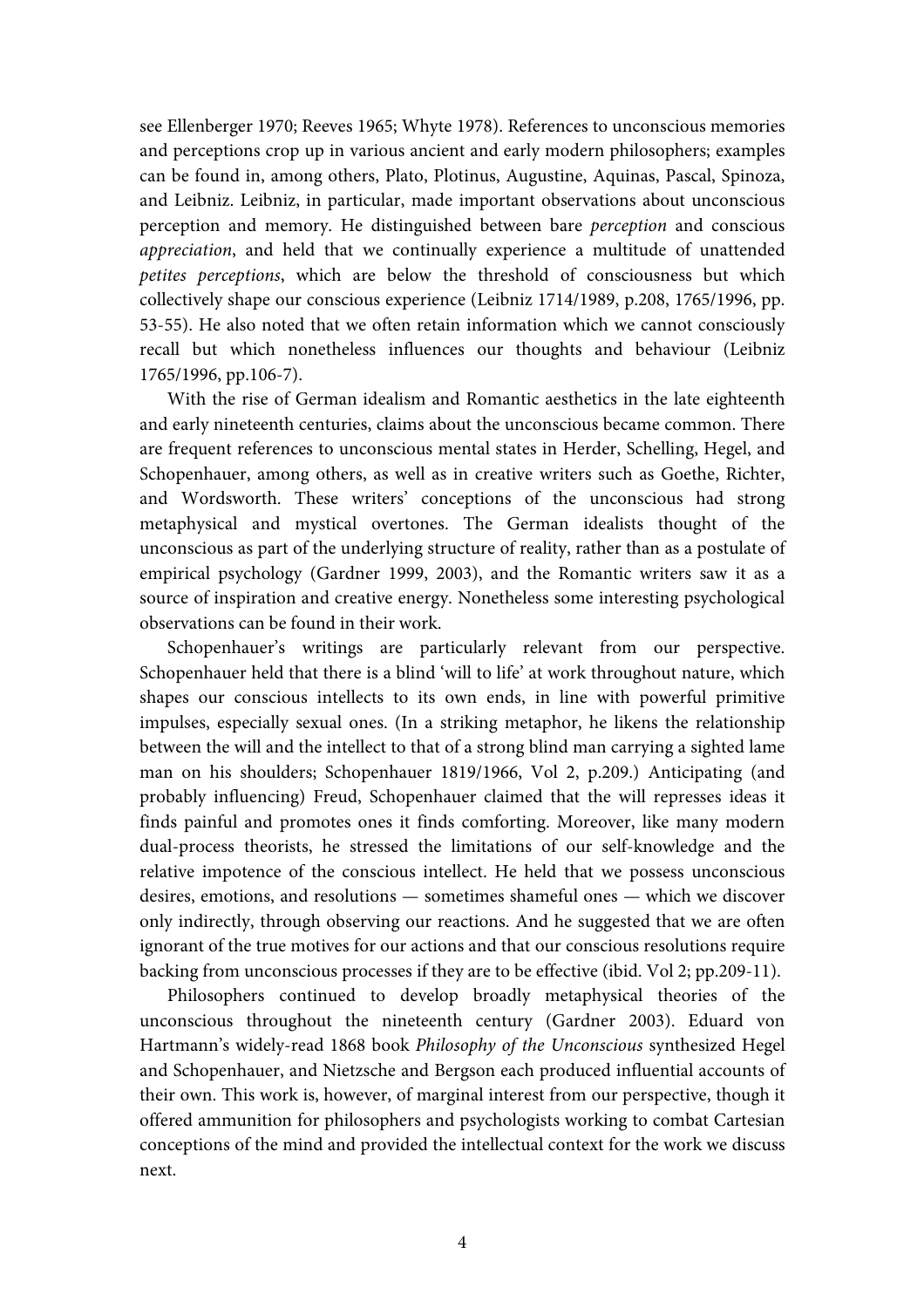We turn now to another strand of thinking about the unconscious. Several nineteenth-century philosophers and physicians developed a view of the unconscious as a set of automatic processing systems for everyday tasks — a view which directly prefigures the modern conception of the cognitive, or 'adaptive', unconscious invoked in contemporary dual-process theories. Again there is a rich history here, and we can mention only a few milestones.

 A largely forgotten pioneer in this area is the French philosopher known as Maine de Biran, who wrote on the influence of habit on thinking (Maine de Biran 1803/1929; for discussion see Schacter and Tulving 1994). Maine de Biran noted that habitual actions could become so ingrained as to be completely automatic and unconscious, and he drew a distinction between habit-based memory systems and conscious memory, positing two systems for habitual responses: mechanical memory and sensitive memory — the former for motor skills, the latter for affective responses. Conscious memory was assigned to a third system, representative memory. In making such distinctions, based on function and content, Maine de Bain anticipated modern distinctions between implicit and explicit memory systems.

 Another important development was the gradual recognition of the existence of unconscious mental *processes* underlying conscious thought and action  $-$  a view now commonplace, but radical in the nineteenth century. Helmholtz was one of the first to posit unconscious inferences, in his work on perception (Helmholtz 1867/1962; Hatfield 2002). The case for the existence and importance of unconscious processes was also made by a group of British philosophers and physicians, notably Thomas Laycock, William Hamilton, and William Carpenter, whom Timothy Wilson has dubbed the parents of the modern theory of the adaptive unconscious (Wilson 2002, p.10). Laycock developed the doctrine of the *cerebral reflex*  $-$  the view that many higher brain functions are effected by sophisticated but unconscious reflex processes, similar in kind to the more primitive ones in the brain stem and spinal cord. Laycock suggested that instinctive and emotional responses could be explained in this way, as could some aspects of intelligence (Laycock 1845, 1860). Hamilton vigorously attacked his Cartesian contemporaries and defended a doctrine he called mental latency — the view that the mind contains far more 'mental furniture' than consciousness reveals — pointing to evidence for unconscious processing in perception, the association of ideas, and the performance of habitual and skilled actions (Hamilton 1860, Vol 1, pp.235-52). As Hamilton put it, 'the sphere of our conscious modifications is only a small circle in the centre of a far wider sphere of action and passion of which we are only conscious through its effects' (ibid, p.242). Carpenter gathered evidence for what he called 'unconscious cerebration' (he regarded the term 'unconscious reasoning' as contradictory). He cited cases where people recall knowledge they do not know they possess (as in the phenomenon of 'automatic writing'), and highlighted the role of unconscious processes in generating insights, modifying emotions, and supporting unacknowledged prejudices (Carpenter 1874, pp.515-43).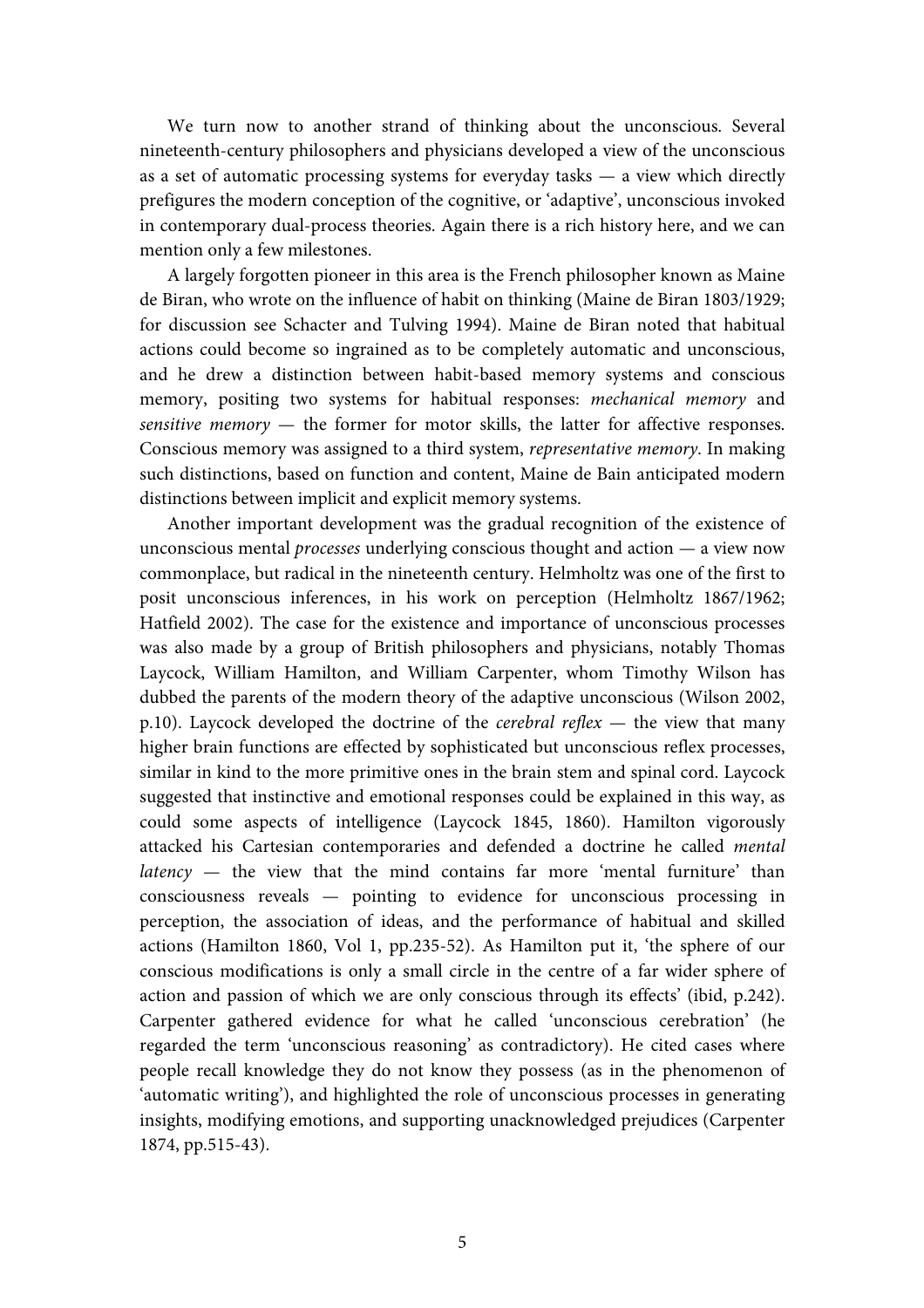William James's views deserve mention here, too. James is often thought of as having opposed the positing of unconscious mental states, and as thereby exerting a retrograde influence on psychology (Baars 1986, pp.34-9).There is material to support this view (James 1890, Vol 1, pp.162-76), but it can be argued that James's target was a metaphysically-laden conception of the unconscious (Weinberger 2000), and James talks freely about states and processes at the margins of consciousness, if not completely outside it (see in particular his 1902 book on religious experience). Moreover, James himself contributed to the development of the modern conception of the cognitive unconscious with his account of habit (James 1890, Vol 1, ch.4). He describes how sequences of actions can become automatized through repetition, thus freeing up conscious attention for other tasks. James cites everyday routines such as dressing and opening cupboards: 'Our lower centres know the order of these movements,' he writes, 'and show their knowledge by their "surprise" if the objects are altered so as to oblige the movement to be made in a different way. But our higher thought-centres know hardly anything about the matter' (ibid. p.115). James notes that we can access this knowledge only indirectly, by performing or mentally rehearsing the actions in question. This account harmonizes well with the views of modern dual-process theorists, who treat habit formation as involving a transfer of control from the conscious volitional system to the unconscious automatic one (e.g. Stanovich this volume).

 We turn now to a further tradition of theorizing about the unconscious, which came to overshadow the one just discussed — some would say with detrimental consequences. This is the appeal to the unconscious in psychiatry, which established itself as a discipline during this period. Nineteenth century scientists made extensive studies of mental disorder, especially what was called hysteria — a catch-all term for anxiety disorders, psychosomatic illnesses, and dissociative conditions such as amnesia and multiple personality disorder. These conditions were often seen as manifestations of unconscious states, and in the later decades of the century several theorists developed sophisticated dynamic accounts of mental disorder in terms of unconscious motivations. The pre-eminent name here is of course that of Sigmund Freud, who drew on clinical work by Pierre Janet and Josef Breuer, among others, and on the philosophy of Schopenhauer and Nietzsche. Freud developed a precise, detailed, and far-reaching theory of what he called the 'dynamic unconscious', which was designed to explain, not only hysteria and other psychopathologies, but also many aspects of normal development and behaviour. This work had a huge impact on early and mid twentieth-century psychiatric theory and practice, as well as on the popular imagination, but in recent decades it has attracted severe criticism, and today many regard it as wholly discredited (e.g. Grünbaum 1984, Macmillan 1997). (Many contemporary cognitive scientists prefer to speak of 'nonconscious' processes rather than 'unconscious' ones, precisely in order to distance themselves from Freud.) This is not the place to enter into debates about the value of Freud's work and legacy, however, and we shall confine ourselves to noting how Freud's conception of the unconscious differed from that in play in modern dual-process theories. Freud's views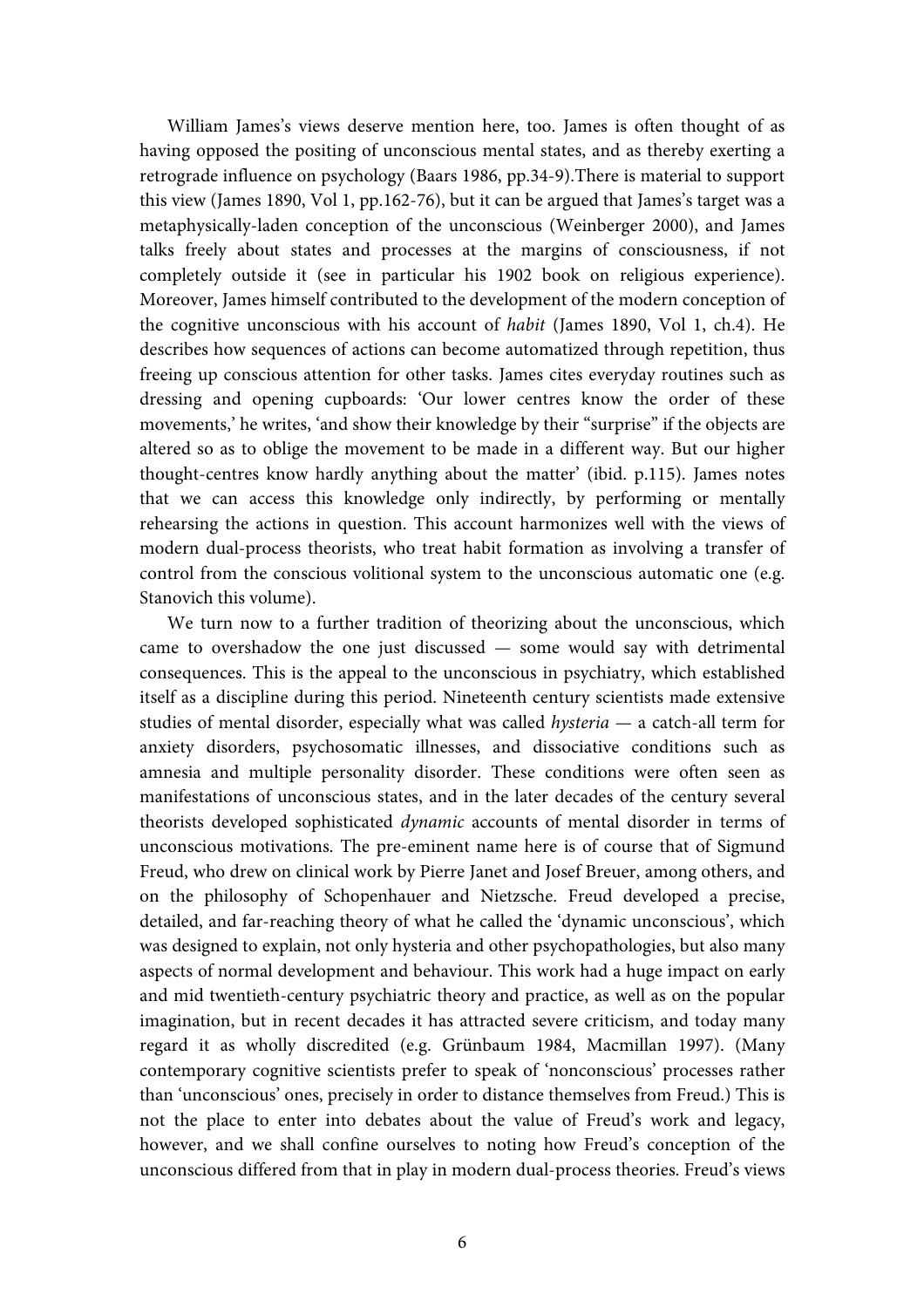are complex and changed considerably over the years, so we shall paint with a very broad brush.

 Freud can certainly be described as a dual-process theorist. He held that the human mind is composed of two systems, a conscious one and an unconscious one, commonly labelled Ucs and Cs respectively. (He also posited a third, preconscious system, Pcs, which for many purposes can be regarded as a part of Cs.) He held that these systems operated in different modes ('primary process' and 'secondary process'), the former associative, the latter logical. He also held that the contents of the unconscious system were inaccessible to the conscious one, and that the unconscious system was a source of motivation and mental conflict. So far, modern dual-process theorists can agree. However, there are huge differences between Freud's Ucs and System 1, as standardly conceived. We shall mention three.

 First, Ucs consists largely of repressed impulses (or, in Freud's earlier work, memories) that have been prevented from becoming conscious because of their traumatic nature. (Freud thought that material naturally progressed from Ucs to Cs if not repressed.) By contrast, the notion of repression has no role in modern dualprocess theory. System 1 is assumed to have its own propriety knowledge base and goal structure, formed by routine belief-forming and desire-forming mechanisms, in response to perceptual information, bodily needs, and so on. And although some of its goals are genetically determined ones, which may conflict with those of System 2, these are not thought of as having been repressed. Second, Ucs is not a reasoning system; it does not represent negation, probability, time, or external reality, and seeks only to maximize pleasure and minimize pain, in accordance with the 'pleasure principle' (Freud 1915/2005, pp.69-70). System 1, on the other hand, is a set of inferential mechanisms for the control of various aspects of everyday behaviour, and has a rich representational structure. Thirdly, the influence of Ucs is indirect and often harmful. It has no direct access to motor control (ibid. p.70) and can influence conscious thought and action only indirectly, through its 'derivatives' — dreams, neurotic symptoms, and activities that symbolically represent the fulfilment of repressed impulses (ibid. pp.73-4). System 1, by contrast, has a far more direct and beneficial role. Some theorists hold that it can control action directly, bypassing System 2 altogether, others that it generates default responses, which are then vetted by System 2. Either way, its outputs are direct outcomes of its goals, rather than the indirect, symbol-laden influences characteristic of Ucs.

 In his later writing Freud proposed a tripartite division of the human mind into id, ego, and superego, which cut across the earlier distinction between Ucs and Cs (Freud 1927). The id is a primitive pleasure-seeking system, the superego a moral system embodying social norms, and the ego the rational self, which deals with the external world and tries to reconcile the competing demands of the other two systems. Again, there are superficial similarities with a dual-process approach. System 1, like the id, harbours primitive, genetically programmed goals, whereas System 2, like the ego, pursues the goals of the individual as a whole. But there are also huge differences. For example, System 1, unlike the id, is capable of representing and engaging with external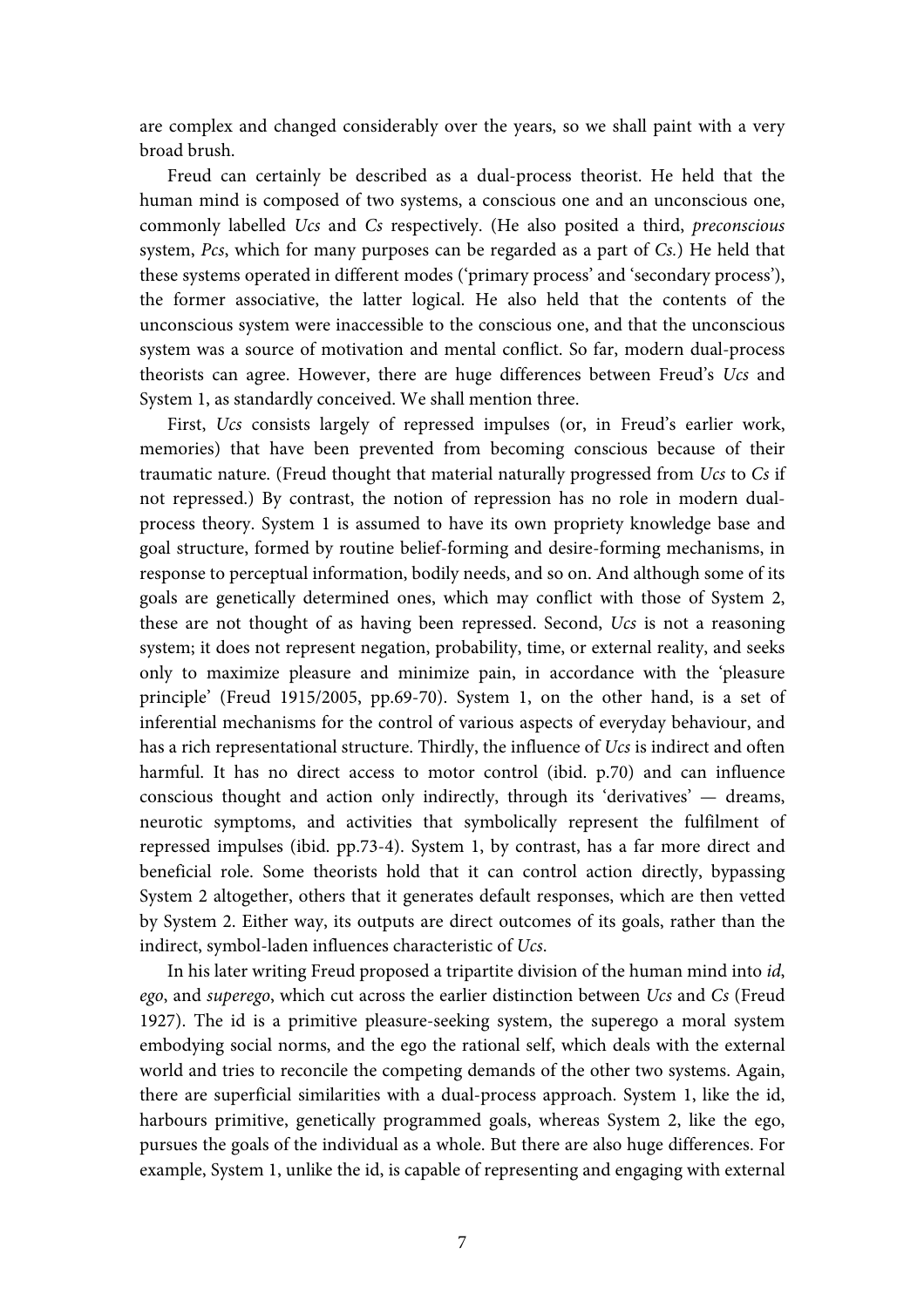reality, and the functions of the superego are not unique to either System 1 or System 2. (It is plausible to think that social norms can be internalized by both; see Saunders this volume.) In the end, whatever their value as therapeutic tools, Freud's taxonomies have little more relevance to contemporary dual-process theories than does Plato's tripartite division of the soul.

### **2. Experimental psychology: The first 100 years (or so)**

In section 1, we sketched the history of thinking about dual processes through ancient philosophy down to the writings of Sigmund Freud. This work was conceptual or theoretical in nature and mostly based on informal observations of human behaviour and/or personal introspection by the authors. A very different kind of influence emerged with the discipline of experimental psychology. In order to appreciate this, we need to turn the clock back a little from the end of section 1 to the mid-nineteenth century, when researchers began to conduct systematic psychological experiments, mostly in German universities. Such early psychological research was, in fact, based primarily on the study of conscious mental processes, and the use of introspective reporting was common. Of particular importance were the psychophysical schools of Gustav Fechner and Wilhelm Wundt. Psychophysics is essentially the study of the relationship between the properties of physical stimuli and the perceptual experiences that they give rise to. It remains an active field to the current day, and many of the methods established in this early period are still in use.

 Despite the long history of writing about unconscious processes, described in the previous section, early evidence of unconscious processing in psychological experiments generated considerable controversy in the fledgling discipline of psychology (for reviews, see Humphrey 1951; Mandler and Mandler 1964). The problems began with the studies of the Wurzburgh school, around the turn of the nineteenth and twentieth centuries, with their new methodology. These researchers asked people to perform simple cognitive tasks, such as word association, and then immediately after to give an introspective report on what was going on in their minds. The researchers expected, in accordance with a long tradition of associationist philosophy, to find mediating images linking stimulus and response. For example, if the experimenter said 'egg' and the participant 'bacon', it was expected that they would then report an image of a breakfast table with a plate of bacon and eggs on it. Sometimes, this is what happened, but participants also reported on many occasions that no conscious experience intervened between stimulus and response, or else that they had an experience of an indescribable nature — the so-called 'imageless thoughts'. Wundt objected to the retrospective nature of the reporting, foreshadowing the famous critique of introspective reporting in modern psychology by Nisbett and Wilson (1977). Other psychological greats of the time, including Titchener, objected to the very idea that such things as imageless thoughts could exist — foreshadowing modern debates about the nature of mental imagery.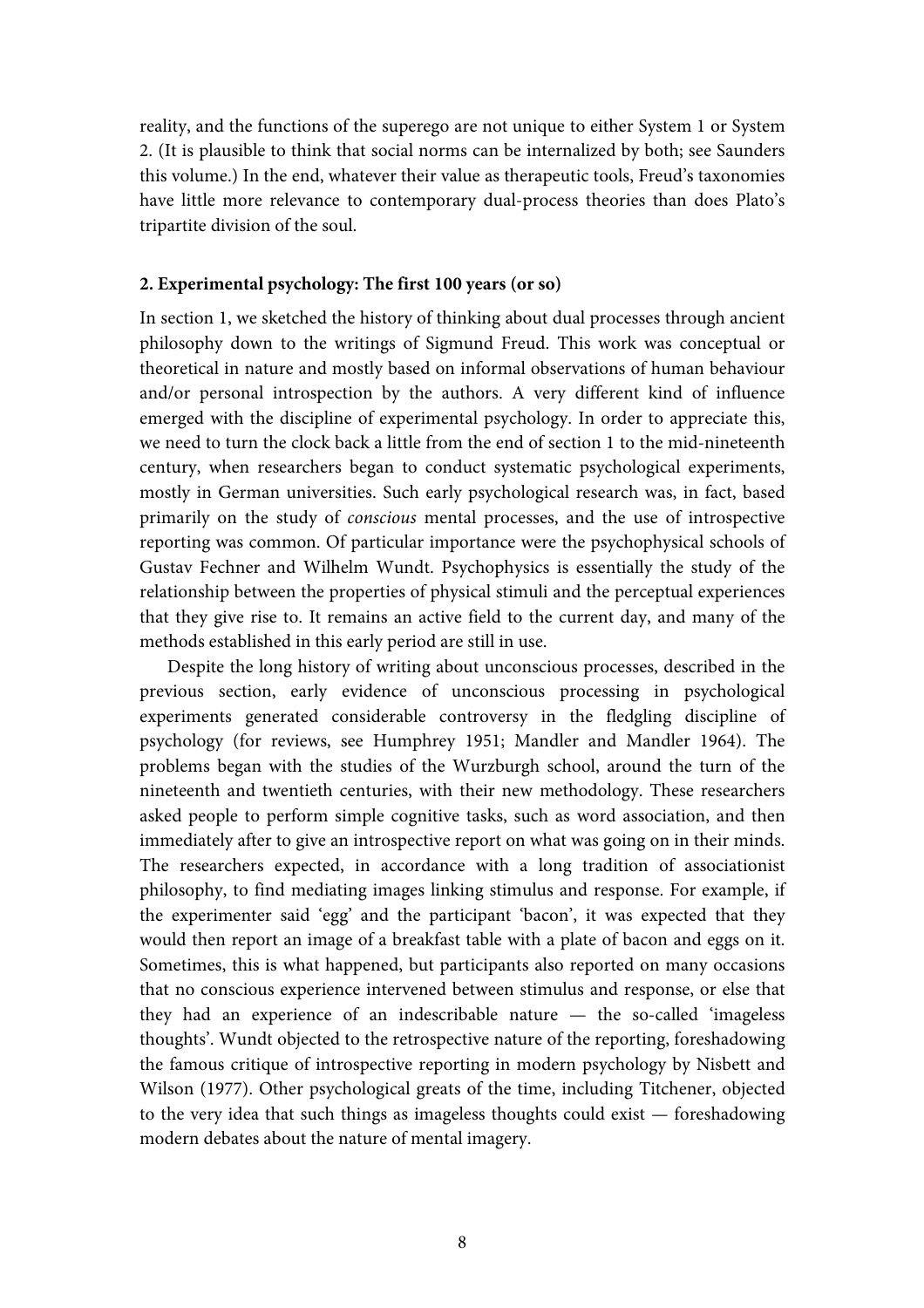Outside of German psychology, the great British Victorian scientist, Sir Francis Galton, independently concluded that most brain work was automatic and unconscious. He used word association tests (which he invented) to explore unconscious associative processes, analysing the ideas generated for their rate, character, age, tendency to recurrence, and so on. He conducted these introspective experiments on himself and (remarkably) noticed how little of the brain's mental work was reflected in the contents of consciousness. The experiments, Galton concluded, revealed 'the multifariousness of the work done by the mind in a state of half-unconsciousness' and indicated the existence of 'still deeper strata of mental operations, sunk wholly below the level of consciousness' (1879b, p.162). He went on to stress the extent and importance of unconscious mental operations, and suggested that consciousness was little more than a 'helpless spectator' of the bulk of automatic brain work — a claim which prefigures the views of some contemporary theorists (1879a, p.433.) (In a poetical metaphor, Galton likened unconscious mental operations to waves travelling by night over an expanse of ocean, with consciousness being the line of breakers on the shore.)

 The real hammer blow for introspective psychology, however, came from the foundation of the school of behaviourism by J B Watson in the early twentieth century, following publication of his famous paper, Psychology as the behaviourist views it (1913). This began what some observers see as a 'long dark age' in psychology that lasted some fifty years or more, until the cognitive revolution eventually swept it away. Even when the second author (J.E.) was studying psychology in the 1960s, the behaviourist B F Skinner was easily the most famous psychologist in the world, and his writings were still taken very seriously by many readers. Watson built on Pavlov's work on classical conditioning to construct a stimulus-response psychology that was stripped bare of mentalistic thinking. In philosophical terms, Watson was an extreme empiricist (as opposed to nativist), a firm believer in the tabula rasa or blank slate theory of the mind, so strongly advocated by the British empiricist philosophers, such as Locke. Thus Watson believed that, with the right conditioning, anyone could be made to be any kind of person. However, behaviourism had many ramifications beyond empiricism. It banished not only introspectionism but any form of mentalism — that is, the description of internal mental processes that mediate behaviour — as 'unscientific', on the grounds that science must be confined to what can be objectively observed. It also set a fashion of studying psychology through animal experimentation, with endless studies of rats and pigeons being conducted throughout this period, with the apparent objective of understanding the fundamental principles of learning in humans. With hindsight, we can see this as an extreme example of a System 1 research programme, in which habit learning was the only show in town.

 Although behaviourism was the dominant school of psychology in the first half of the twentieth century, there were other schools of a much more cognitive nature, such as Piaget's emerging theory of cognitive development. An important influence was Gestalt psychology, which flourished in Germany in the inter-war period. The German word 'Gestalt' means form or shape, and the movement was based on a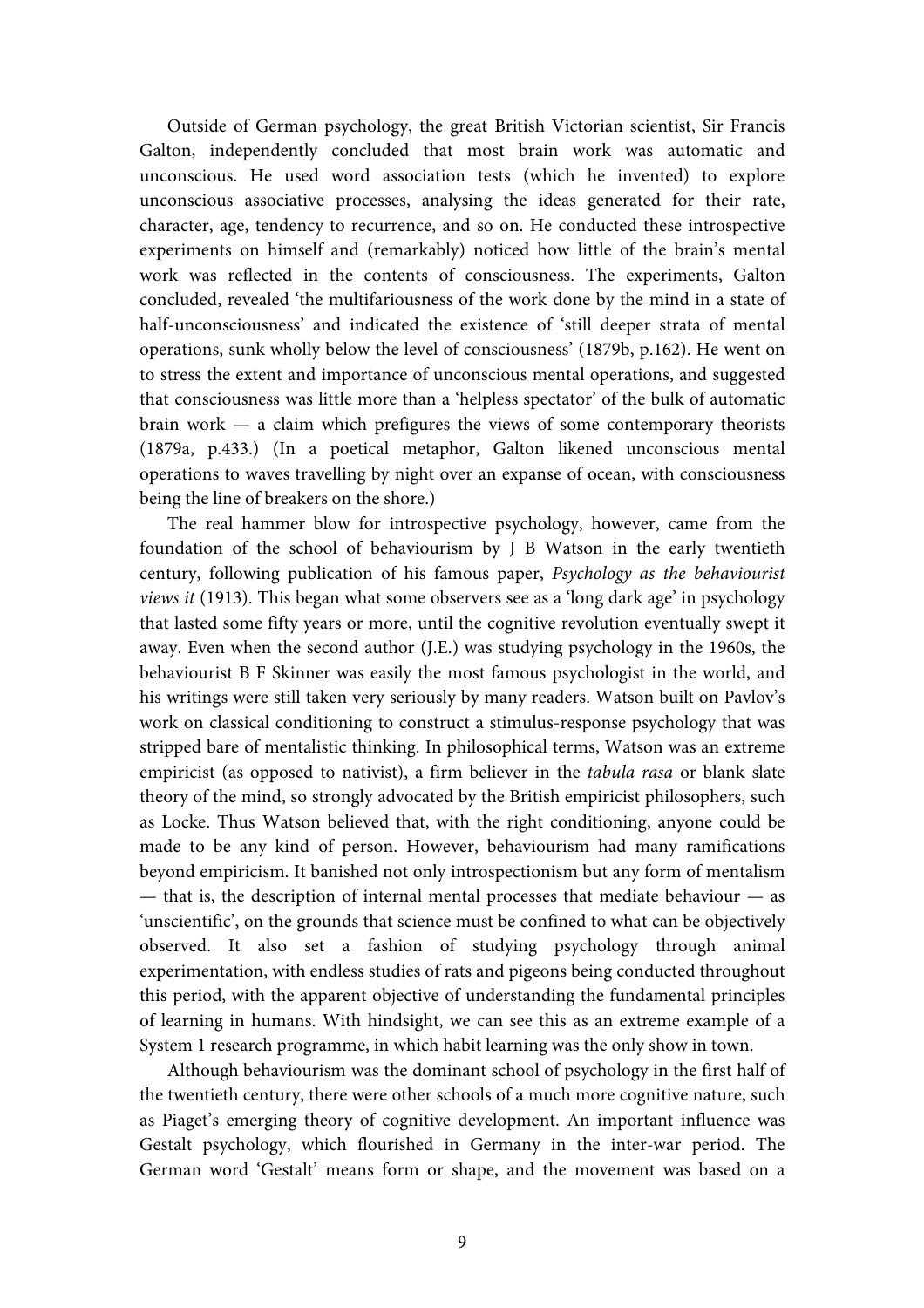holistic approach to perception and cognition, founded on the principle that the whole was greater than the sum of the parts. Originally applied to perception, Gestalt theorists also turned their attention to the study of thinking and problem solving. They challenged behaviourism by studying 'insight' problems — those that are solved by a sudden, discontinuous process of thought — which defy explanation in terms of gradual habit learning. There are dual-process ideas to be found in the Gestalt work on problem solving. For example, they contrasted 'blind' with 'productive' thinking, the former based on habit learning so beloved of behaviourists. Wertheimer (1945/1961) caricatured the then current fashion in Germany for teaching children mathematics by drill and rote learning, showing how it could lead to silly mistakes when the problem was slightly unfamiliar in form. Gestalt psychologists showed how people could acquire unhelpful 'sets' in problem solving through habit learning, or fail to solve problems due to 'functional fixedness' (Duncker 1945; Luchins 1942) in which they would not think of using an object for an unfamiliar purpose. The approach was highly evaluative, with habitual thinking, of the type promoted by behaviourism, being regarded as 'bad', while productive, insightful thinking was 'good'. However, we can see here an anticipation of contemporary applications of dual-process theory, in which System 2 thinking is seen as necessary to intervene upon default, habitual System 1 thinking, in order for people to solve problems of an abstract or novel nature (Stanovich 1999). Gestalt psychology also provides the earliest reference in experimental psychology to the idea that thinking can be influenced by hints that are not consciously noticed (Maier 1931).

 Before concluding this review of pre-modern psychological thinking, we should mention some work on the relationship between language and thought. Contemporary authors have strongly associated the possession of the uniquely human faculty of language with System 2 thinking (Evans and Over 1996), with the idea that such thought is realized through 'inner speech' being particularly emphasized by some contemporary philosophers, as discussed later in section 5. The contemporary study of executive working memory, which we see as a System 2 research programme, is one in which inner speech is also thought to play a major role (Baddeley 2007). In fact, this idea was well developed in writings of the Russian psychologist Lev Vygotsky (1934/1962) in the 1930s. Piaget (1926) had observed that young children exhibit 'egocentric speech' in which they appear to give themselves instructions while playing. Piaget believed that infants are essentially autistic and take some years to learn to become social beings and to decentre their thinking. Correspondingly, he observed that egocentric speech was dominant in preschool children but decreased rapidly from about the age of 7 or 8 years. Vygotsky, however, reinterpreted Piaget's work assisted by findings of his own studies. For example, he showed that when children were frustrated and faced with difficult problems to solve, the proportion of egocentric speech increased markedly. Vygotsky (1934/1962, p.18) viewed ego-centric speech not as disappearing, as Piaget suggested, but as being internalized, commenting that 'the inner speech of the adult represents his "thinking for himself" rather than social adaptation: i.e. it has the same function that egocentric speech has in the child', adding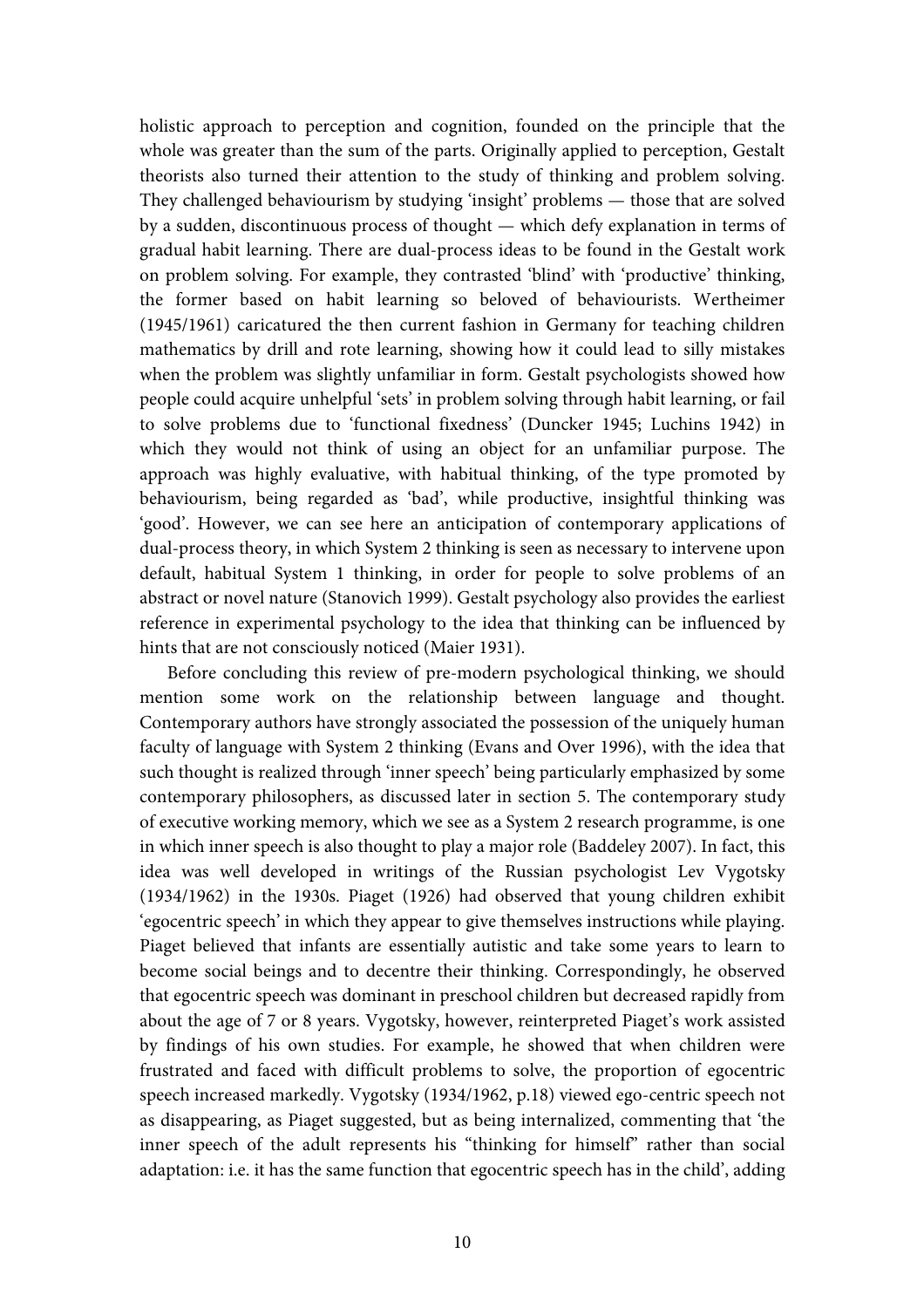that 'when egocentric speech disappears from view it does not simply atrophy but "goes underground", i,e. turns into inner speech.' (See section 5 for contemporary applications of this idea.)

 Inner speech is also what gave behaviourists such as Watson, and later Skinner, a way out when forced to confront the issue of apparently conscious thinking. To Watson, for example, thought was simply subvocalization, which together with vocalization was merely a system of motor habits. However, language was to be the final battleground for behaviourism. When Skinner published his account of language in terms of operant conditioning, in the book Verbal Behavior (Skinner 1957), it was hailed as a masterpiece. Triumph turned to disaster, however, when a young linguist called Noam Chomsky wrote one of the most devastating and influential book reviews in the history of academia (Chomsky 1959). Chomsky's critique went much deeper than the particulars of the book, exposing the fundamental weaknesses and limitations of the behaviourist approach. This was one of several key publications around this time that laid the foundation for the cognitive revolution to follow.

### **3. The modern history of dual-process theories**

The modern history of dual-process theories, so far as we are concerned, concerns those that developed after the start of the cognitive revolution in psychology, which occurred during the 1960s and 1970s. We shall discuss here the origin of contemporary dual-process theories, in the narrower sense, in the order in which they roughly developed, in the fields of learning, reasoning, social cognition, and decision making. The further development of dual-system theories is covered in section 4.

 It would be easy in an historical review such as this to create the impression that things developed in an orderly fashion, with each set of authors reading the previous and related work before engaging in their own research. In the case of dual-process theories, this would be particularly fictitious; most of these modern developments were little influenced either by the history outlined in earlier sections, or by earlier and parallel developments in the other fields of psychology. For example, the origin of modern dual-process theories is sometimes cited as stemming from the distinction between controlled and automatic processes in attention made by Schnieder and Shiffrin (1977; also, Shiffrin and Schneider 1977). It is true that this work provided a major stimulus for the development of dual-processing accounts in social cognition from the 1980s onwards, but it actually played no part at all in the development of dual-process accounts of learning and reasoning which predated this publication. Reber's theory developed from his programme of experimental study of implicit learning, which began in the 1960s (see Reber 1993 for a review). Reber's work in turn played no part in the early development of the dual-process theory of reasoning which started with a collaboration between Peter Wason and Jonathan Evans in the mid-1970s. Reber's work only came to influence the account of Evans and Over (1996) some twenty years later (see Evans 2004). In the study of social cognition, where dualprocess theories have formed the dominant paradigm for the past 20 years and more,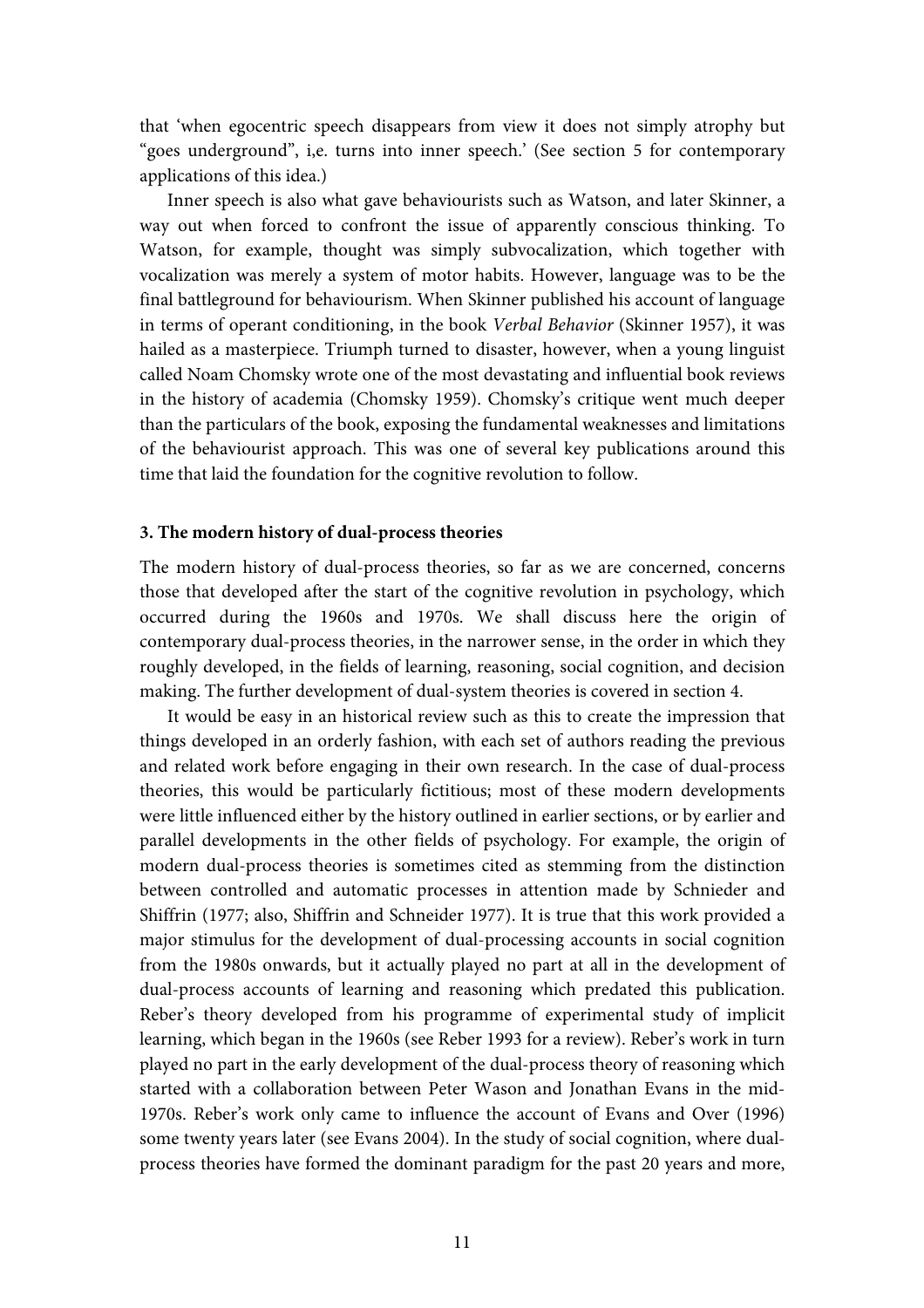the great majority of publications show no awareness at all of either the learning or the reasoning tradition.

 This disconnectedness of the various fields is a reflection of modern psychology. There is now so much research conducted and reported in various fields that authors struggle to keep up with the literature in their own traditions and favoured paradigms. For example, few cognitive psychologists take the time to read social psychology and vice versa. This state of affairs permits parallel discovery of phenomena and theoretical ideas, and this is precisely what seems to have happened in the case of dual-process theories in cognitive and social psychology. There are many striking similarities in the theories developed in these different traditions, as well as some important differences of emphasis (Evans 2008).

 We shall start by reviewing the origins of various modern theories that distinguish between what we shall call type 1 processes (fast, automatic, unconscious) and type 2 processes (slow, conscious, controlled) . Later we shall discuss the development of dual-system theories, which attempt to integrate work from different traditions and make stronger assumptions about the cognitive architecture of the human mind, leading to the popular terms 'System 1' and 'System 2'. Because it is the oldest work in the modern history, we start with Arthur Reber's studies of implicit learning.

 By the mid-1960s the cognitive revolution was well under way in psychology, with the field of cognitive psychology recognising its own identity with the publication of Neisser's (1967) book of that name. One of the most curious aspects of the revolution was its effect on the study of learning and memory. For the preceding 50 years of the behaviourist age, learning had been the dominant paradigm. The processes studied were slow and incremental, as in the many studies of classical and operant conditioning in animals, and in attempts to produce comparable paradigms in humans that required associative learning. With the cognitive revolution, however, researchers apparently stopped studying learning and started studying memory! Instead of studying gradual acquisition processes, researchers effectively studied onetrial learning. Methods such as free-recall (which has older origins) became popular. In this paradigm, participants are read a list of words just once, and then try to recall them in any order. This was one of the methods that quickly led cognitive psychologists in this period to distinguish between short-term and long-term memory systems (Atkinson & Shiffrin, 1968).

 As one who studied psychology in the 1960s, the second author (J.E.) recalls being puzzled by this development at the time. How could learning and memory be different things? With hindsight, we can see that what actually happened was that researchers mostly shifted from studying implicit to explicit forms of memory. We now know that there are multiple memory systems in the brain, some of which are implicit and others explicit, a fact established beyond doubt by numerous neuropsychological studies (Eichenbaum and Cohen 2001). There is an explicit learning system located in the hippocampus and quite separate implicit learning systems residing in regions of the brain associated with motor skills and emotional processing. These can be dissociated from each other by specific kinds of brain damage: for example, patients with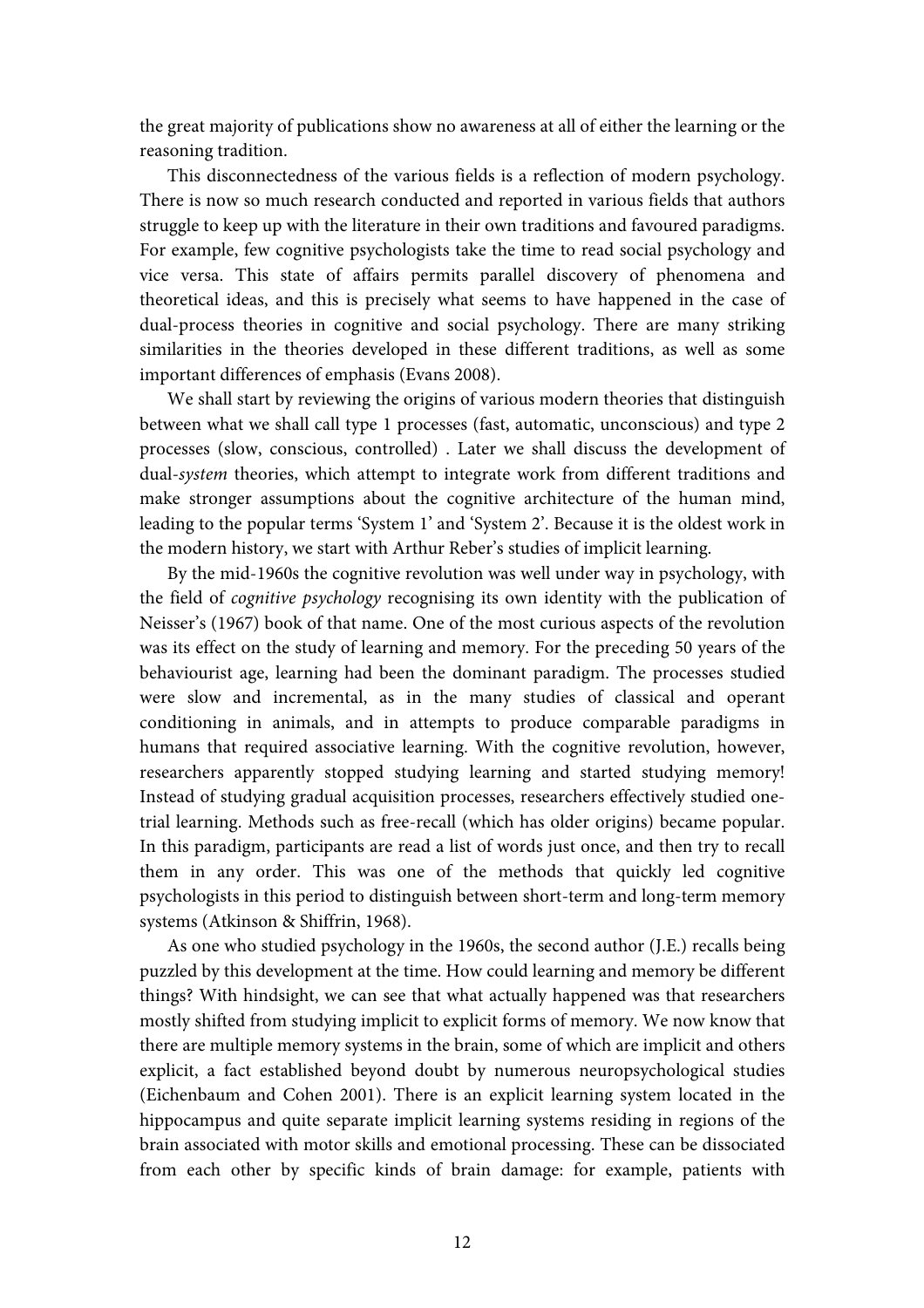hippocampal damage, known as amnesics, suffer impairment of explicit learning and memory, while retaining the ability to learn new skills and habits.

 Starting his work well in advance of the neuropsychological studies, Reber is notable as one who continued to study human learning, while adapting to the cognitive revolution that was occurring around him. He was one of the first psychologists to coin the term 'cognitive unconscious' to refer to the idea that many cognitive processes occur outside of consciousness. In the 1960s Reber devised new paradigms for the study of implicit learning, defined as the 'acquisition of knowledge that takes place largely independently of conscious attempts to learn and largely in the absence of explicit knowledge about what was acquired' (Reber 1993, p.5). One of the most famous of these is the artificial grammar learning (AGL) paradigm. Participants are presented with letter strings to memorize, which, unknown to them, have been generated according to rules embedded in a finite-state grammar. Such grammars allow one to move through them using various branches and loops, with each move generating a letter. In this way, a large number of different grammatical strings can be generated.

 In a second stage of the method, participants are told that the strings were rulegoverned and then asked to classify new sets of strings as being 'grammatical' or 'ungrammatical'. As has been shown many times, participants are able to do this at levels well above chance, but without the ability to describe what rules they are using. Interestingly, this applies also when the AGL paradigm is administered to amnesic patients who have lost the ability to form new explicit memories (Knowlton et al. 1992). Such patients can learn to classify new strings, despite the fact that they have no recall of the training experience. In spite of findings like this, Reber's claim that participants extract rule information without explicit effort or awareness remains somewhat controversial. Critics have doubted whether implicit learning is wholly unconscious (Shanks and St John 1994) or whether rules are really being abstracted (Redington and Chater 2002). From the viewpoint of dual-process theory, however, the critical issue is whether the study of implicit learning implicates a distinct system of learning and knowledge from that involved in explicit memory tasks. The neuropsychological evidence appears to us to be conclusive on this point, strongly supported by evolutionary arguments for multiple memory systems (Carruthers 2006; Sherry and Schacter 1987). We should note also that evidence of implicit rule learning has been demonstrated in a range of experimental paradigms other than AGL and by a number of different laboratories (for reviews, see Berry and Dienes 1993; Reber 1993; Sun 2001).

 Reber did more than provide evidence for distinct implicit and explicit learning processes: he also developed a dual-system theory of learning that has had a considerable influence on the generic dual-system theory of thinking, and we discuss his ideas below. Another major influence on dual-system theory was the development of dual-process accounts of deductive reasoning, an enterprise in which J.E. was involved from the start (for a detailed history, see Evans 2004). There are actually two distinct origins of this theory, both in the 1970s, but not connected up until some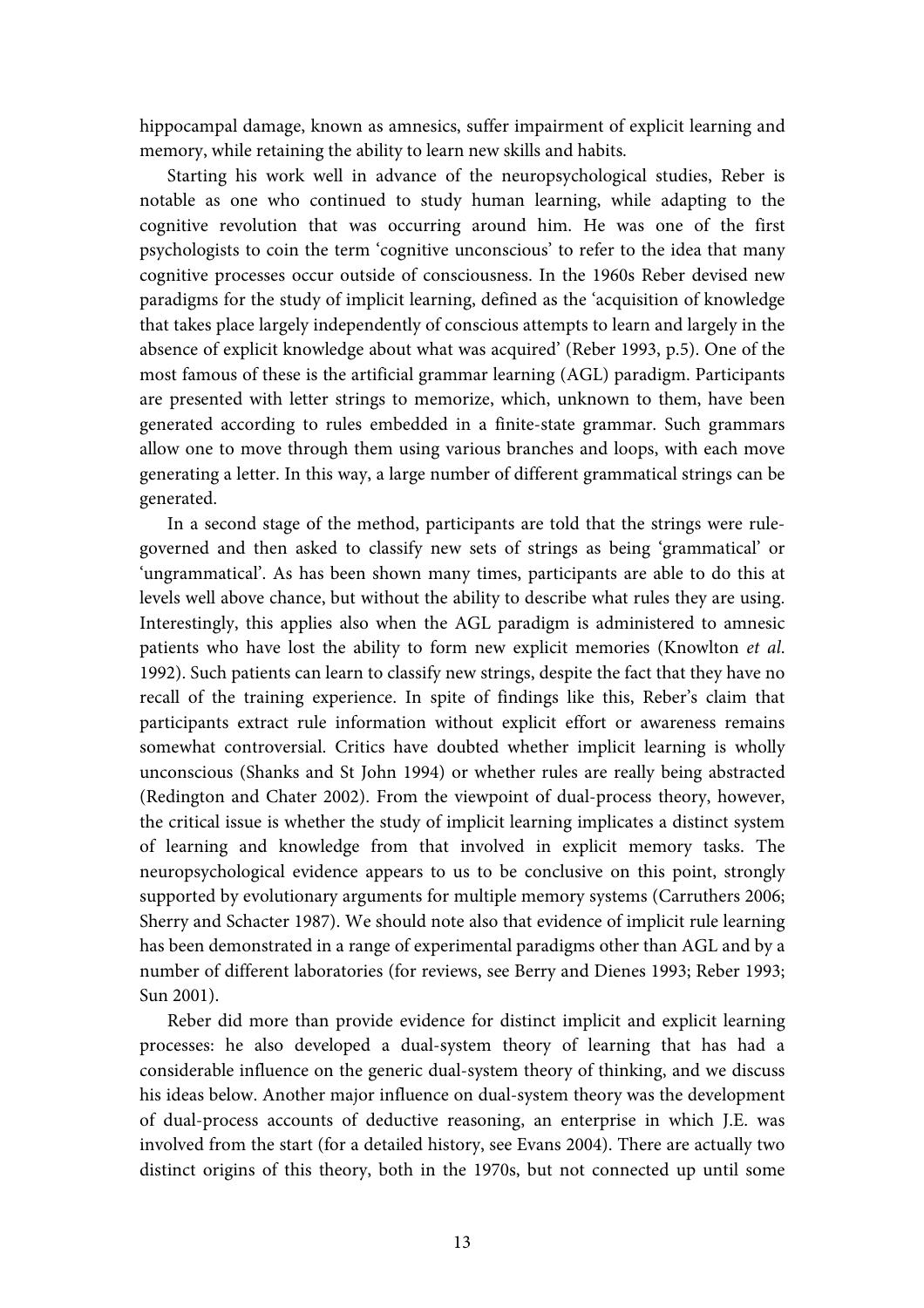years later. The first was the observation of a dissociation between behaviour and introspective reports, similar to that so famously discussed by Nisbett and Wilson (1977). Wason and Evans (1975) investigated some apparently discrepant findings on the Wason selection task. One the one hand, it seemed that participants were choosing cards according to a primitive 'matching bias'(Evans and Lynch 1973), which determines attention to items specifically mentioned in a conditional statement. On the other hand, participants were prone to give rational-sounding explanations of their choices, in terms of the instruction to choose cards that verified or falsified the conditional statement (Goodwin and Wason 1972). Wason and Evans concluded that matching bias was an unconscious determinant of responding, and that introspective reports were mere post hoc rationalizations (see Lucas and Ball 2005 for a recent replication of key findings). They also were the first to use the terms 'type 1' and 'type 2' processing, to refer to the unconscious and conscious processes respectively. If there was an historic influence on this, it was that of Freud, for Peter Wason was a barely inthe-closet Freudian.

 The main stimulus for dual-process theories of reasoning, however, was the observation of the fact that logical processes seemed to compete with non-logical biases in determining behaviour on various deductive reasoning tasks (Evans 1977). What became the paradigm case of this was the apparent conflict between logic and belief bias in content-rich versions of syllogistic reasoning tasks, first documented by Evans, Barston and Pollard (1983; see Evans this volume). Subsequent research using a variety of methods has suggested that belief bias reflects a type 1 process, whereas successful logical reasoning on this task requires type 2 processing. Work of this kind led to the development of the heuristic-analytic theory of reasoning (Evans 1989, 2006) and later to the dual-system theory discussed below. None of this early work was influenced by dual-process accounts of learning, memory, and social cognition; rather, it was driven by an attempt to understand the experimental findings.

 Next in the story, chronologically speaking, comes the development of dualprocess theories of social cognition (see Smith and Collins this volume for a detailed review). Apart from some historic influence of Freud (Epstein 1994), however, the origin of dual-process theories in social psychology seems to come from two main sources. First, analogous to (but in ignorance of) the work of Wason and Evans, social psychologists needed to explain the dissociation between explicitly stated attitudes and actual social behaviour that was firmly established in experimental research conducted in the 1960s and 1970s. As Smith and Collins (this volume) document, the earliest models, developed in the 1980s, were designed to deal with persuasion and attitude change. One major tradition of work has focussed on lack of self-insight in social behaviour and the tendency for people to confabulate accounts of unconsciously caused behaviour (Wilson 2002). A number of the (numerous) dualprocessing accounts of social cognition that have been developed since have been strongly influenced by developments in mainstream cognitive psychology that paradoxically had little or no influence on the development of dual-process theories of reasoning. One was the distinction between automatic and controlled processing,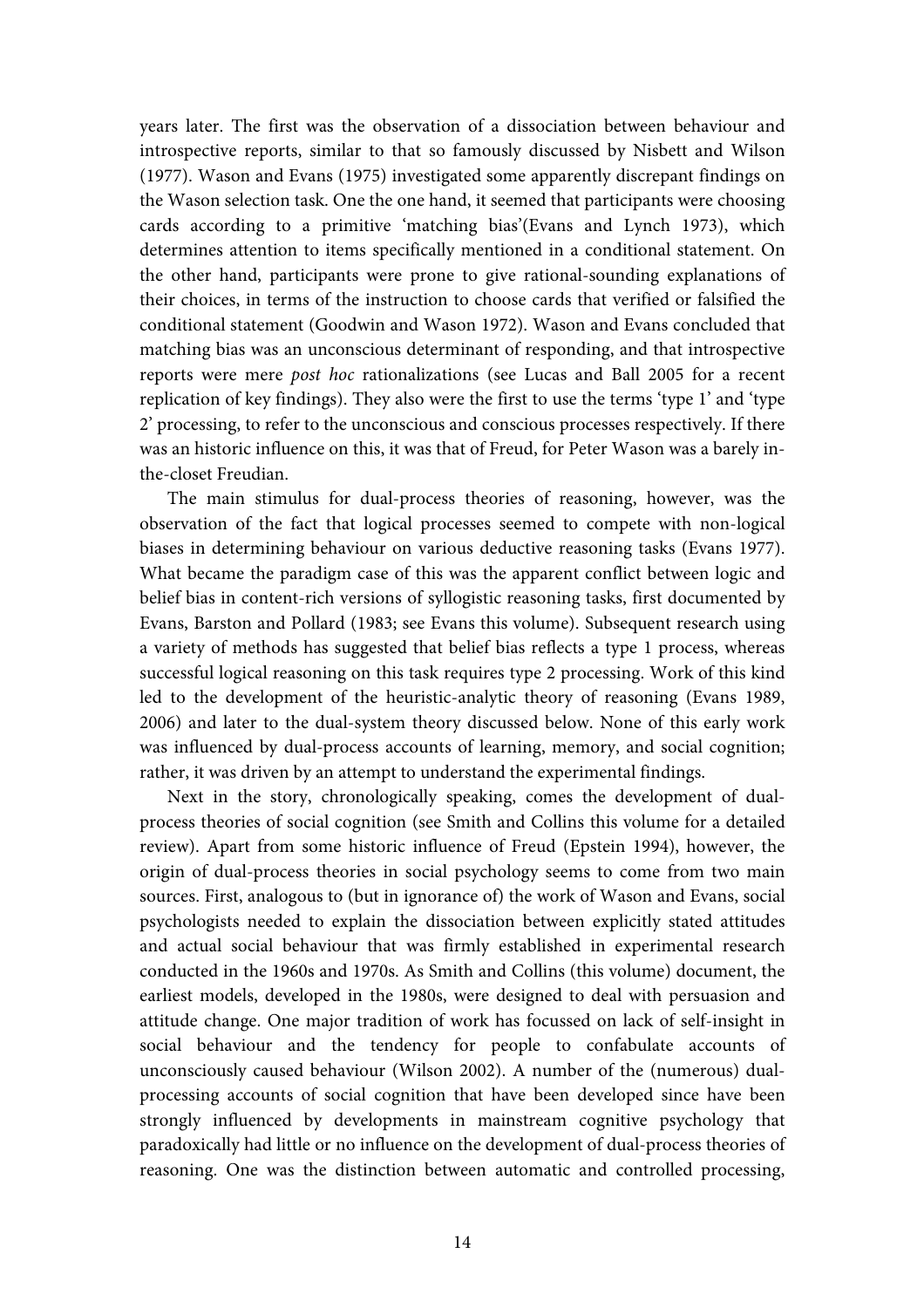already mentioned, which has been developed into a highly influential theory of automaticity in social judgement by John Bargh (see Bargh 2006).

 Work on automaticity includes studies that show that stereotypes are powerful implicit knowledge structures that influence social behaviour in spite of explicit attitudes that are egalitarian. The main methodology for such studies has been that of priming, borrowed from the study of implicit memory (Kihlstrom et al. 2007; Schacter 1987) in cognitive psychology. Unconscious knowledge structures, such as implicit stereotypes and attitudes, can be primed by using apparently unrelated prior tasks that include content that activates the relevant knowledge. This then affects performance on the main task of social judgement or perception that follows. Another method favoured by social psychologists is the correlation of social judgements with measures of individual differences in thinking style, such as Need for Cognition (Cacioppo and Petty 1982) or the Rational-Experiential inventory (Epstein et al. 1996). However, it is debatable whether differences in thinking style are related to dual-process theories founded in distinct cognitive systems (see Evans this volume; Buchtel and Norenzayan this volume).

 The dual-process approach to decision-making has been popularized recently by Kahneman and Frederick (2002) drawing upon generic dual-system theory, discussed below. However, the distinction between intuitive and reflective decision making has been around for a long time. In fact, it is implicit in some of Tversky and Kahneman's earlier writing about the heuristics and biases research programme. For example, Kahneman and Tversky (1982), who distinguished errors of application from errors of understanding, discussed both intuition and rule-based reasoning: 'It has been demonstrated that many adults do not have generally valid intuitions corresponding to the law of large numbers ... But it is simply not the case that every problem to which these rules are relevant will be answered incorrectly or that the rules cannot appear compelling in particular contexts' (p.449). They did not quite join up the dots at this stage by specifying (as Kahneman and Frederick now have done) that type 1 heuristics compete with type 2 rule-based reasoning in determining responding on such tasks.

 Research on judgement and decision making is not necessarily cognitively oriented, with much research focussed on the adequacy of normative or other descriptive models to account for behaviour. However, sundry examples of dualprocess thinking are to be found in these literatures, of which we shall briefly mention a few. In the tradition of work called social judgement theory (Doherty 1996), which dates from the ecological psychology of Brunswick, there is an account called cognitive continuum theory (Hammond 1996), which posits a distinction between intuitive and analytic thinking. However, as the name suggests, this is seen as a continuum rather than reflecting discrete cognitive systems. Fuzzy trace theory (Reyna 2004) posits a distinction between verbatim and gist memory, which are argued to underlie reflective and intuitive decision making respectively. Reyna is one of an increasing number of authors to emphasize the idea that intuitive decision making can be highly effective and often superior to that based on reflection (Dijksterhuis et al. 2006; Gigerenzer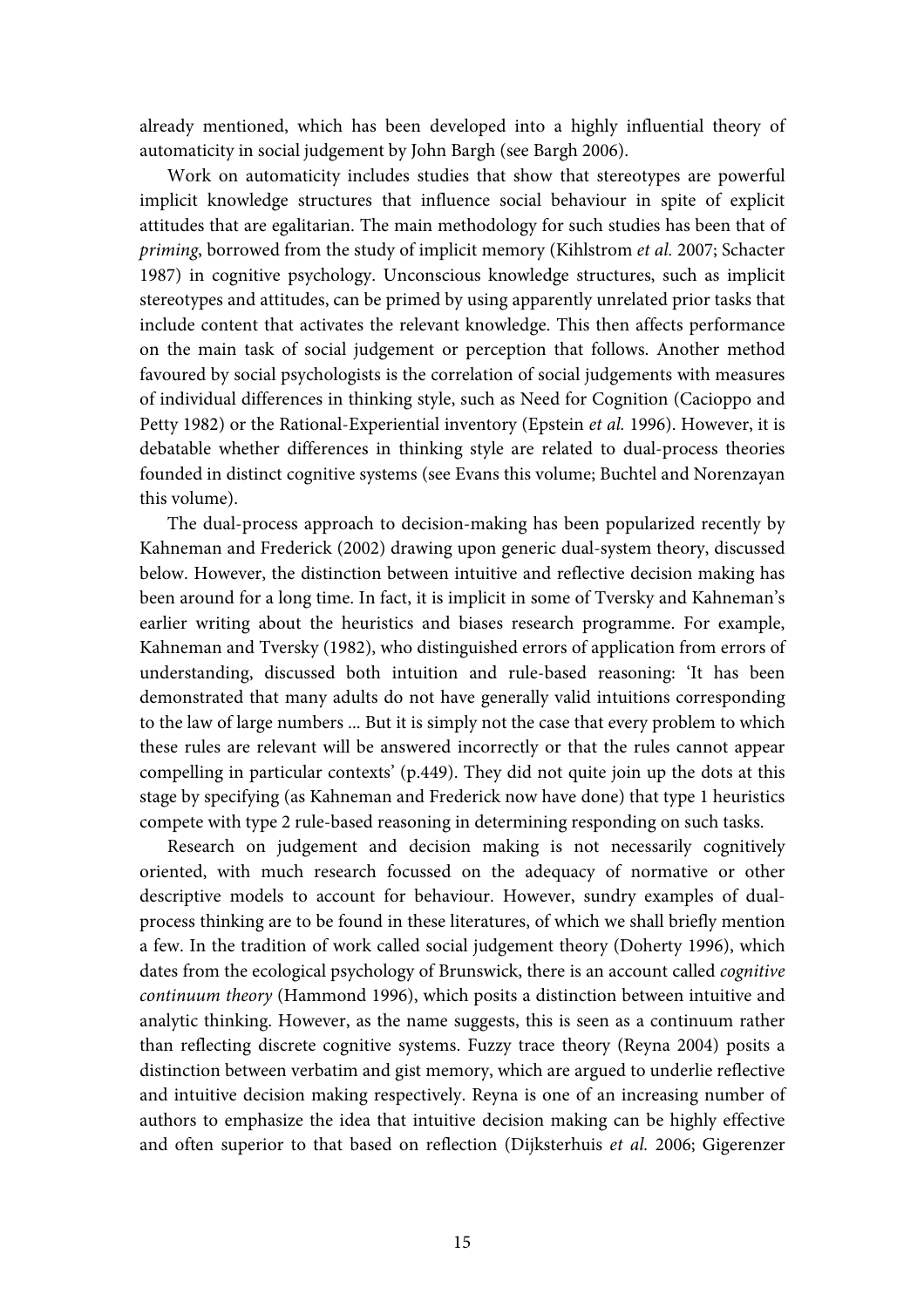2007; Gladwell 2005; Myers 2002). Most of these also point out that intuition can be unreliable and lead to cognitive biases as well.

## **4. The development of dual-system theory**

As already observed, dual-process theories distinguish fast automatic (type 1) processes from slow deliberative (type 2) processes. Dual-system theories attribute the origin of these processes to two distinct cognitive systems. (For a further distinction between type 1 and 2 systems, see Samuels this volume.) As a result, such theories tend also to attribute long lists of additional features to distinguish the two forms of processing (See Table 1.1). The terms 'System 1' and 'System 2' were coined by Stanovich (1999), but the dual-system theory was devised by a combination of authors, and has much earlier origins. Reber (see 1993, Chapter 3) argued for the 'primacy of the implicit', proposing that consciousness was a late arrival in evolutionary terms, preceded by unconscious perceptual and cognitive functions by a considerable margin. He suggested that consciousness provided a unique executive function in human beings but that this had led to an illusory belief in consciousness as the primary cognitive system. In other words, unconscious cognition is the default and dominant system, while conscious cognition is a uniquely human and recently acquired plug-in that does a great deal less than we generally assume.

| System 1                            | System 2                       |
|-------------------------------------|--------------------------------|
| Evolutionarily old                  | Evolutionarily recent          |
| Unconscious, preconscious           | Conscious                      |
| Shared with animals                 | Uniquely (distinctively) human |
| Implicit knowledge                  | Explicit knowledge             |
| Automatic                           | Controlled                     |
| Fast                                | Slow                           |
| Parallel                            | Sequential                     |
| High capacity                       | Low capacity                   |
| Intuitive                           | Reflective                     |
| Contextualised                      | Abstract                       |
| Pragmatic                           | Logical                        |
| Associative                         | Rule-based                     |
| Independent of general intelligence | Linked to general intelligence |

**Table 1.1.** Features attributed by various theorists to the two systems of cognition

 Reber (1993) went on to make a number of claims about the nature of implicit learning and implicit systems that helped to build the feature list of the generic dualsystem theory shown in Table 1.1. We have already seen that his theory included age of evolution, implicit and explicit knowledge, and the idea that implicit but not explicit cognition is shared with other animals. In addition he also argued that implicit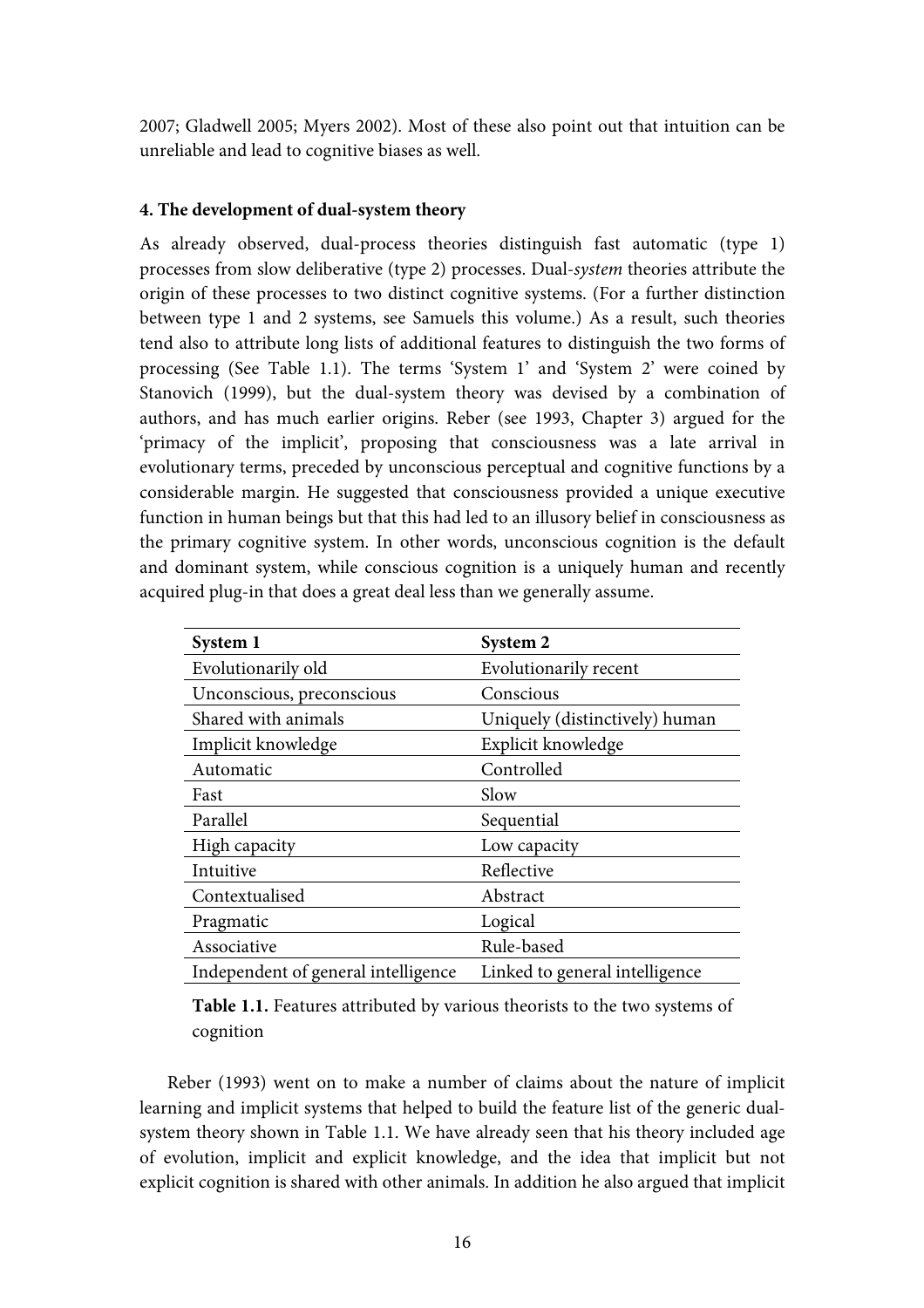function had low variability across individuals and was independent of general intelligence. He seems to have been the first author to have developed these ideas, which are now incorporated in the generic dual-system theory. However, mention should also be made of Epstein, whose cognitive-experiential self-theory evolved from publications in the early 1970s.

 In a landmark development, Epstein (1994) proposed an integration of Freudian and cognitive ideas about the unconscious. Among contemporary dual-process theorists he is unusual, if not unique, in crediting the Freudian dual-process distinction between primary and secondary process thinking, and also in firmly attaching emotional processing to what has now become known as System 1. In this paper, Epstein also reviewed various cognitive research (although not that in the psychology of reasoning) and concluded (p.714) that 'There is widespread agreement among the various theories on the existence of a conscious, deliberative, analytical system that could reasonably be labelled a rational system.' This he contrasted with an experiential system that was 'not limited to nonverbal processing of information, as emotion-arousing verbal stimuli also evoke experiential processing.' As with Reber, the evolutionary argument for two systems of cognition is also to be found in this paper. Epstein asserts (p.714) that 'Higher order organisms evolved in a manner that replaced instinct with a cognitive system that ... could direct behaviour on the basis of learning from past experience. This system operates in a very different manner from a system developed much later that solves problems by use of symbols and logical inference.'

 Evans and Over (1996) developed their dual-system account of reasoning and judgement primarily under the influence of the early dual-process theories of Evans, but with a substantial input from Reber's ideas and other writing in the field of implicit learning (Berry and Dienes 1993). They were not, however, aware of Epstein's work at that time, nor of the many developments of dual-process theories in the field of social cognition. The initial focus of their 1996 book was on the idea of two kinds of rationality. Initially, Evans and Over argued that instrumental rationality (achieving one's goals) need not involve normative rationality, in the sense of explicitly following rules prescribed by a normative system such as logic or probability theory. They argued that participants in reasoning experiments are often described as irrational because they fail to comply with instructions and violate norms. A good example is the influence of belief bias in reasoning described earlier. Because the instructions require people to assume the truth of the premises and draw logically necessary conclusions, any influence of belief is deemed to be erroneous (normatively irrational). However, as Evans and Over (1996) argued, it is (instrumentally) rational in everyday life to reason from all relevant belief. Thus they suggested that it is adaptive for our reasoning to be automatically contextualized with prior knowledge.

 Evans and Over (1996) developed the notion of implicit and explicit cognitive systems, drawing upon the evolutionary ideas of Reber. Like Epstein, they emphasized the experiential nature of the implicit system, which they proposed to be based mostly on personal learning. In discussing the explicit system, they focused on how slow,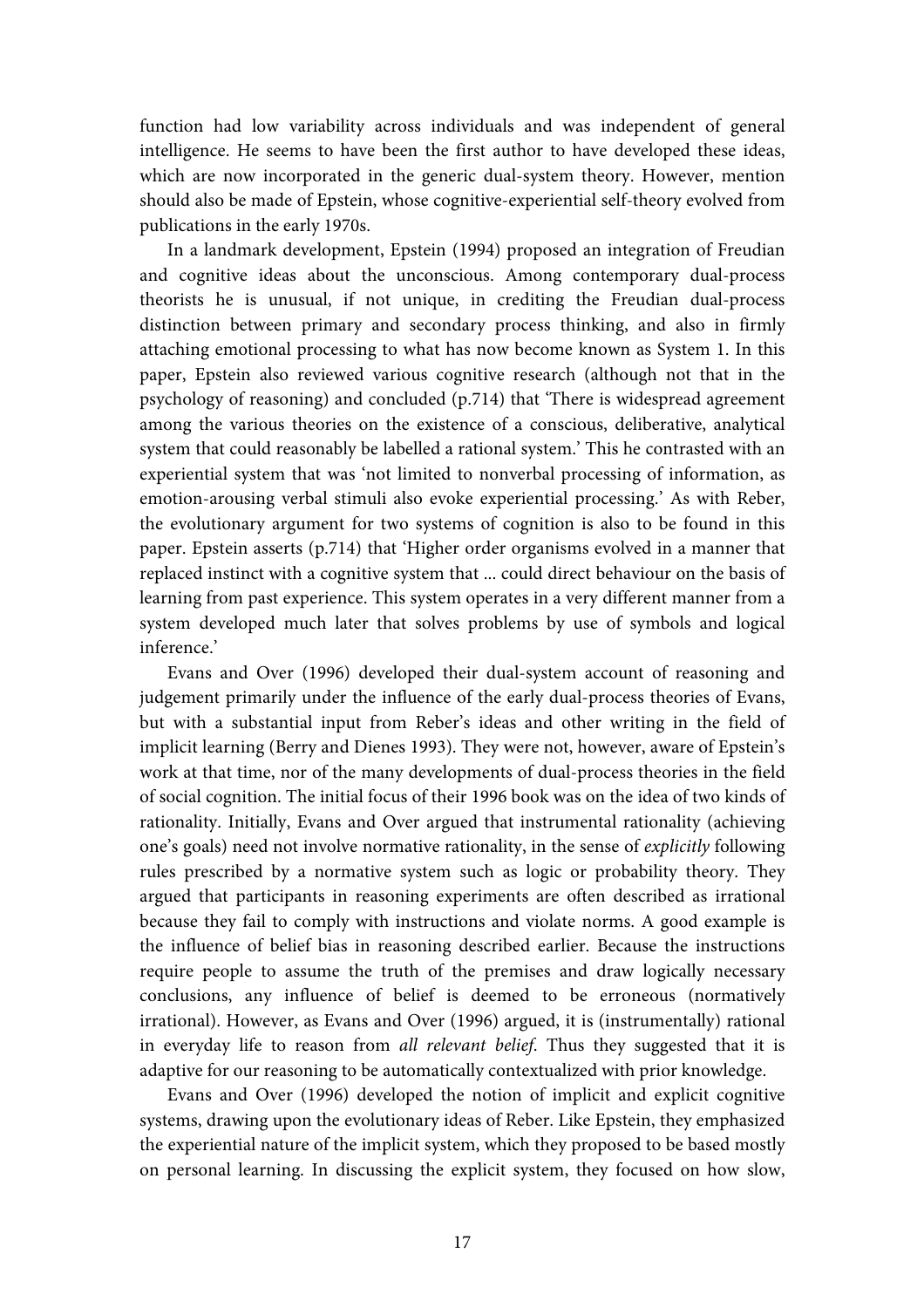limited in capacity, and high effort it is by comparison with the implicit system and hence raised the question of what functional advantage it could provide. They commented (p.154) that 'The advantage of the dual process system is that conscious reflective thought provides the flexibility and foresight that the tacit system cannot, by its very nature, deliver. Most of the time our decision making is automatic and habitual, but it does not have to be that way ... consciousness gives us the possibility to deal with novelty and anticipate the future.' The most distinctive aspect of Evans and Over's contribution, perhaps, is their emphasis on the idea of hypothetical thinking, which requires imagination of possibilities and mental simulations and the ability to decouple suppositions from actual beliefs. This kind of thinking they argued to be distinctively human and to require the recently evolved, second cognitive system.

 Evans and Over (1996) acknowledged a parallel but highly relevant development in the shape of Sloman's (1996) proposal of two systems of reasoning, described as associative and rule-based respectively. Sloman's paper proved highly influential and helped to popularize the dual-process approach. It also helped inspire an integrative account of dual-process theories of social cognition under the same labels (Smith and DeCoster 2000; Smith and Collins this volume). Sloman's scope was intentionally more limited than most of the dual-system accounts we have described, however, in that he restricted his account to reasoning and judgement and refrained from broader evolutionary arguments. However, he proposed a very clearly parallel architecture (see Evans this volume) for the two systems and made a number of specific proposals about how two forms of reasoning could occur.

 The final major contribution to the dual-system account of reasoning was that of Keith Stanovich (1999; 2004; this volume), who coined the terms 'System 1' and 'System 2'. Along with his collaborator Rich West, Stanovich ran a series of major studies of individual differences in reasoning and decision making. In interpreting their findings, he drew upon the dual-process theory of Evans and Over, but added back in the element of Reber's account which they had overlooked. This is the idea that System 2, but not System 1, is linked to individual differences in general intelligence. A good example of Stanovich and West's approach is the work reported in their (1998), which involved administering both abstract and deontic versions of the Wason selection task to large numbers of students. The abstract version is known to be very difficult, but the deontic version (which uses realistic contents) is much easier. Stanovich and West showed that the minority who can solve the abstract problem are of unusually high general intelligence (estimated from SAT scores), but that IQ confers little advantage in solving the deontic versions, where people can draw upon experiential learning and background knowledge. They thus inferred that abstract reasoning draws heavily upon System 2. In a large number of studies reviewed by Stanovich (1999) it was shown that students with high SAT scores generally perform much better on a range of reasoning and judgement tasks as assessed by standard normative systems.

 In addition to developing the individual differences approach to dual-process research, Stanovich (1999, 2004, Stanovich and West, 2003) has also contributed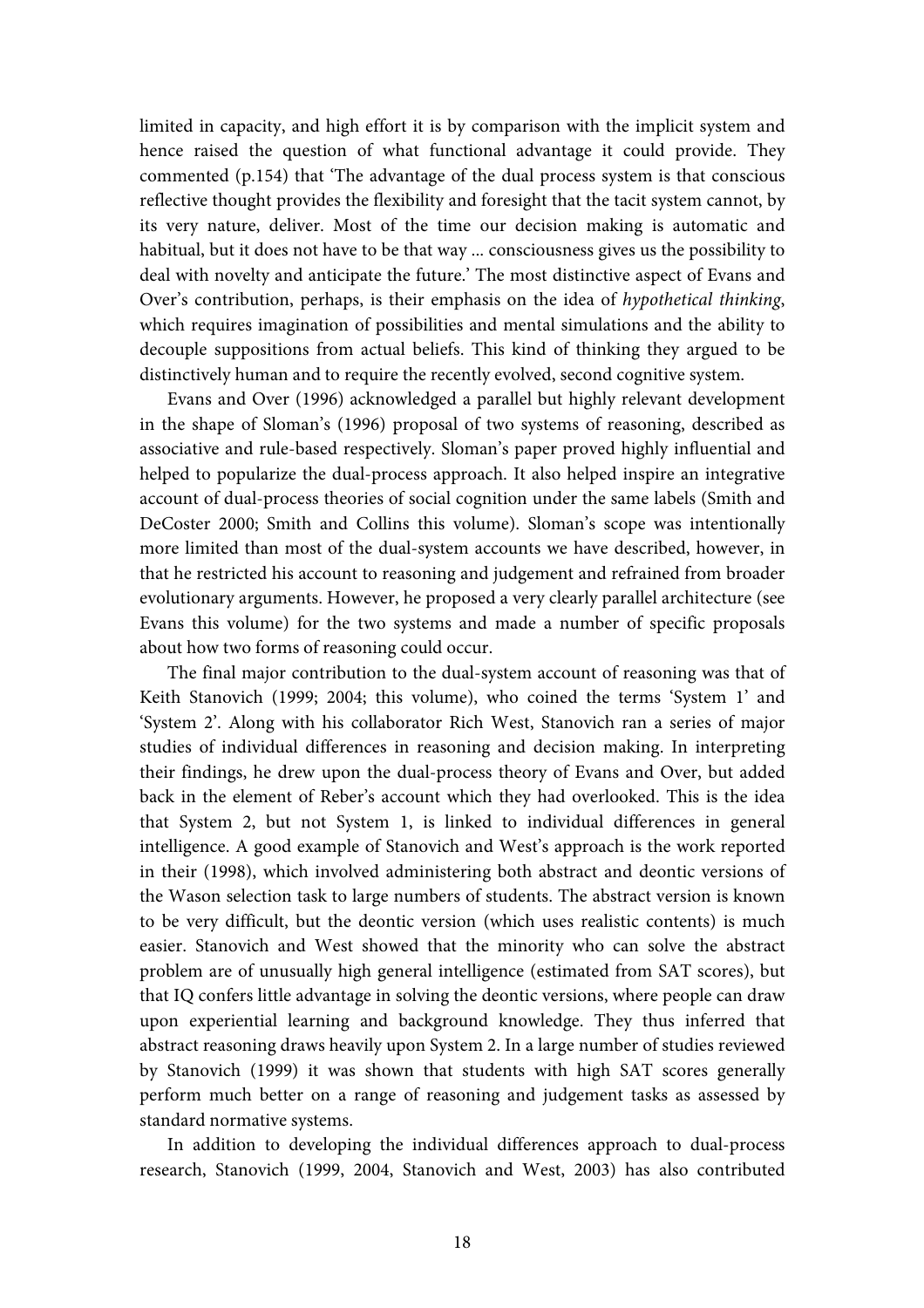significantly to the debate concerning rationality and evolution. In doing so, he takes strong issue with the arguments of evolutionary psychologists such as Cosmides and Tooby (for example, 1992). His essential argument is that evolution will not necessarily confer adaptive advantages in a modern technological society because the modern environment differs so radically from that in which we evolved. Thus System 1 procedures often result in cognitive biases when we try to engage in abstract and decontextualized forms of reasoning. Thus Stanovich does not support what he calls the Panglossian position of assuming that people are invariably rational. On the contrary, he suggests that much educational effort must be devoted to developing System 2 thinking skills. He also suggests that, uniquely among animals, we have a cognitive system (2) on a 'long-leash' from the genes, which allows us to rebel and pursue our goals as individuals, and not necessarily those programmed by evolution.

### **5. The contribution of contemporary philosophy**

We turn now to work by contemporary philosophers, some of whom have also developed dual-process theories of the mind — showing again how such views have been rediscovered in different traditions. A central concern in this area is with the analysis of everyday commonsense, or 'folk', psychology. It is important to stress that by 'folk psychology', philosophers do not mean the explicit beliefs that laypeople happen to have about the mind — 'folksy psychology' as one philosopher dubs it (Botterill 1996). Rather, they mean the basic concepts and principles by which we explain and predict each other's actions — in particular, the concepts of belief and desire and the principles that guide our application of them. Many philosophers argue that folk psychology in this sense constitutes a theory of the internal structure and functioning of the mind, which is tacitly known by almost all adult humans (e.g. Botterill 1996; Botterill and Carruthers 1999; Churchland 1981). This theory is sometimes likened to the tacitly known generative grammar that, according to Chomskyan linguists, guides our language use. (Folksy psychology, by contrast, corresponds to people's explicit beliefs about grammar, of the kind once taught in schools.) This view — known as the 'theory-theory' — is controversial, however, and other philosophers take a different view of the status of folk psychology. Some argue that it is more craft than science — a heuristic device, which involves no assumptions about the structure of the mind (e.g. Dennett 1987, 1991c). Others argue that our skill at everyday psychological prediction derives from an ability to run mental simulations of each other, rather than from a knowledge of theoretical principles (e.g. Goldman 1989; Gordon 1986; Heal 1986).

 The debate about folk psychology focuses in particular on the analysis of the concepts of belief and desire. A key issue is whether in attributing beliefs and desires to people we implicitly commit ourselves to claims about the internal structure of their minds. Views on the matter can be characterized as deflationary or inflationary (the terms are ours). On deflationary views the criteria for possession of beliefs and desires are mostly or wholly behavioural. The extreme deflationary position is analytic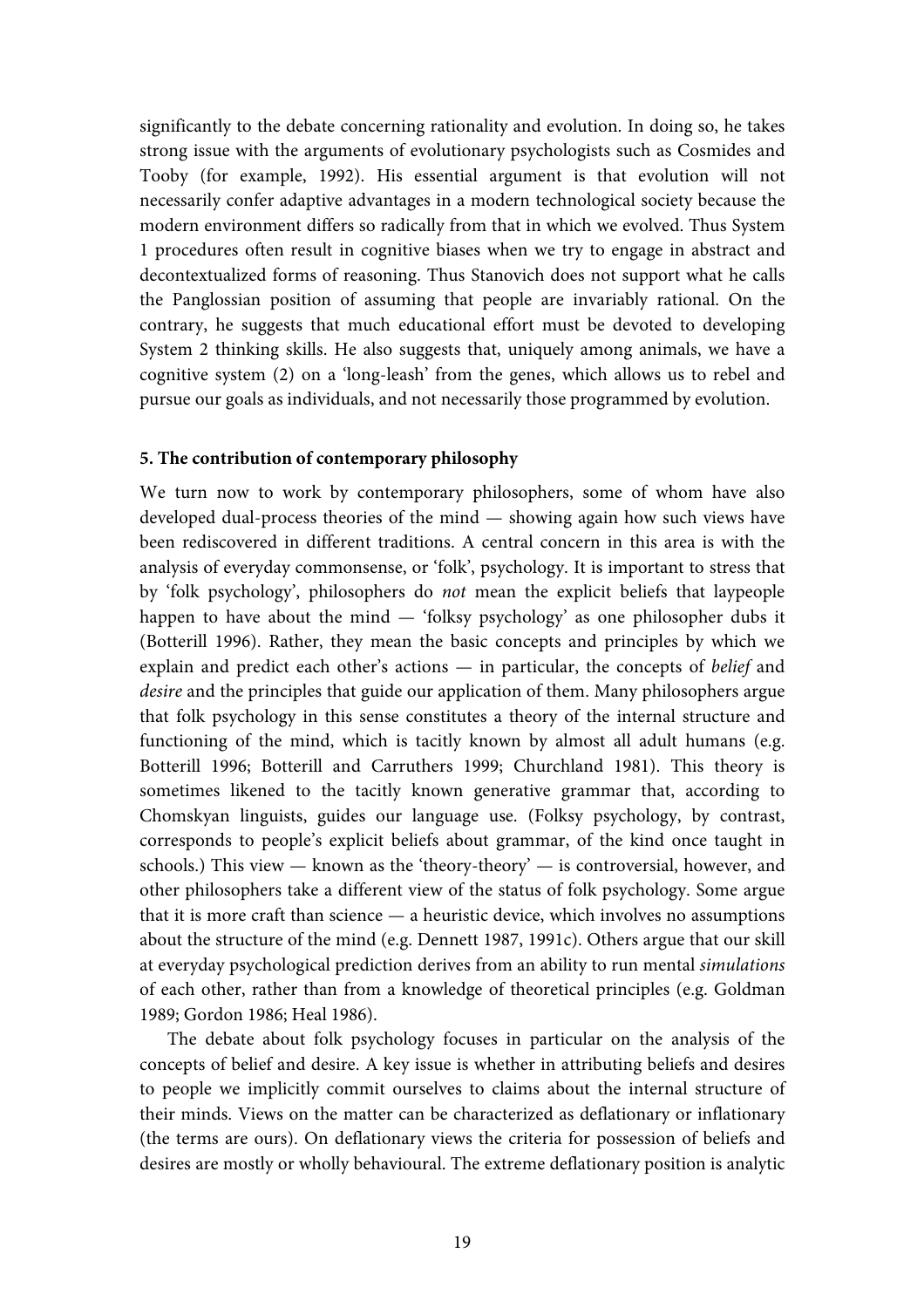or 'logical' behaviourism, according to which attributions of mental states are simply attributions of complex behavioural dispositions or patterns (e.g. Ryle 1949). This view was influential in the first half of the twentieth century, and versions of it still have powerful advocates, most notably Daniel Dennett (e.g. Dennett 1987, 1991b). On inflationary views, by contrast, there are strict internal criteria for the possession of mental states, instead of, or in addition to, the external ones. The most popular view of this kind — functionalism — treats beliefs and desires as discrete representational states, defined by the role they play in mediating between stimuli and overt action (e.g. Fodor 1987, Lewis 1972). In one form or another, functionalism has been the dominant position in philosophy of mind from the 1960s onwards.

 Philosophers of mind have also taken a strong interest in scientific models of the mind and in the question of their compatibility with folk psychology. On deflationary readings, folk-psychological descriptions involve few or no assumptions about internal structure and are compatible with a wide range of scientific models of the mind. On inflationary readings, by contrast, folk psychology does make such assumptions and is incompatible with some models. For example, some inflationary views assume that beliefs and desires are internal representational states, which are functionally discrete and can be selectively activated. Such a view is compatible with many computationalist models, but appears incompatible with some connectionist ones, which (arguably) do not support discrete representations of this kind. Some writers argue that if such connectionist models should prove correct, then folk psychology will be refuted and the concepts of belief and desire will have to be eliminated from serious discourse about the mind (e.g. Ramsey et al. 1990). Others prefer to adopt a more deflationary view, on which the potential for conflict between science and folk psychology is reduced (e.g. Clark 1993, Horgan and Graham 1990).

 For the most part, these debates have proceeded within a unitary framework; it assumed that there is just one basic type of belief and desire, and one kind of mental processing. However, some writers have argued that there are important distinctions to be drawn among everyday mental concepts, which point to the existence of different types of belief, or belief-like state, associated with different reasoning systems. (The focus is typically on belief, though it is usually implied that a similar distinction can be made for desire.) We shall briefly review some suggestions along these lines.

 Norman Malcolm distinguishes thinking and having thoughts (Malcolm 1973). To say that someone has the thought that p, Malcolm notes, is to say that they have formulated that proposition, or that it has occurred to them, or crossed their mind. To say that someone thinks that p, by contrast, does not imply any of these things. Seeing a dog barking up a tree, we might say 'He thinks the cat went up that tree' — without implying that the creature had formulated or thought of the proposition The cat went up that tree. Malcolm focuses on conceptual issues and does not offer a substantive account of either of these psychological phenomena, though he argues that the ability to have thoughts is dependent on the possession of language. He concludes that there is no single paradigm or prototype of thinking, and suggests that it was by rashly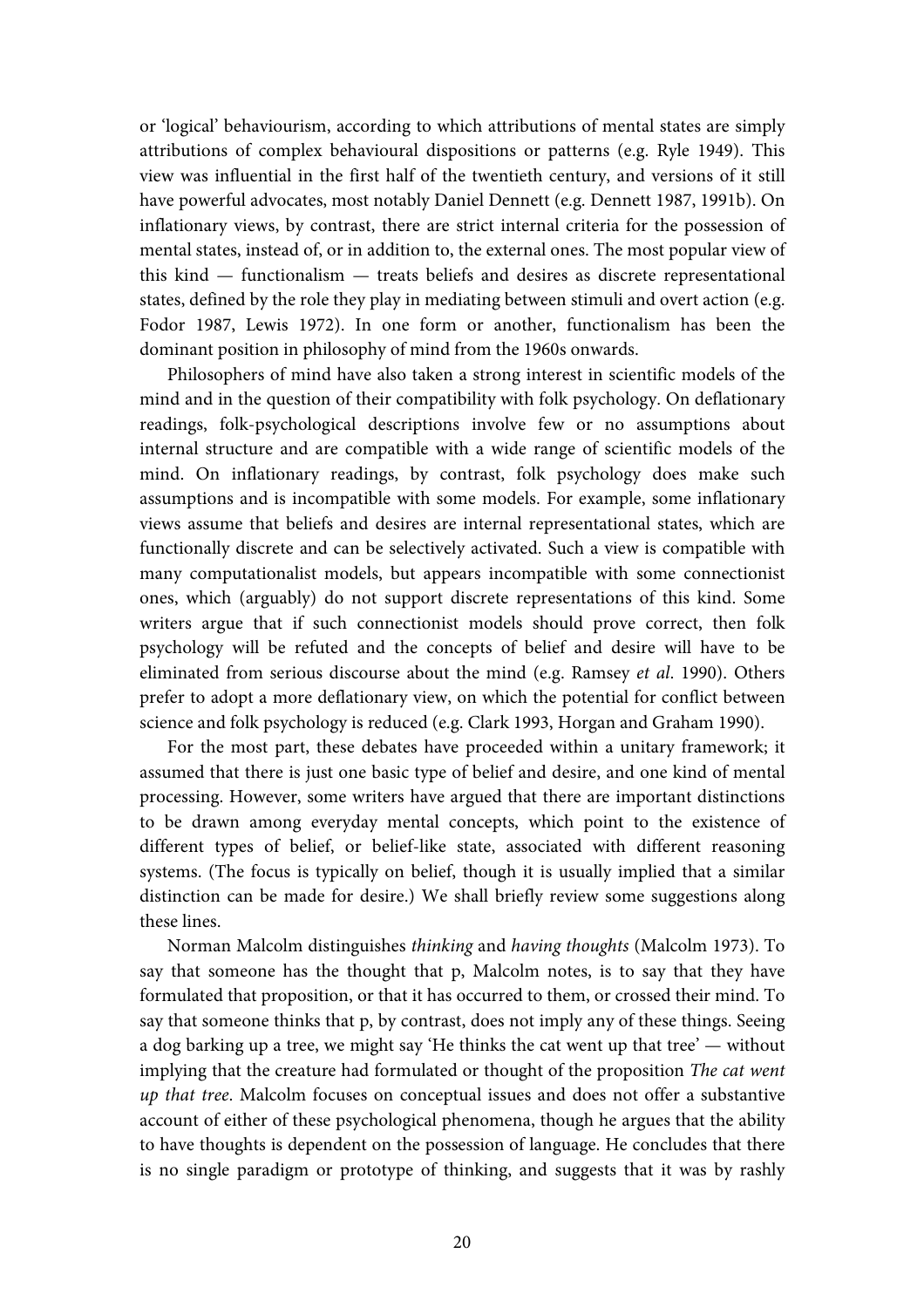taking having thoughts as the paradigm that Descartes was led to deny that animals can think.

 Daniel Dennett draws a related distinction between belief and opinion (Dennett 1978, ch.16; 1991c). Belief in Dennett's sense is a basic mental state, common to humans, animals, and even mechanical systems, and the criteria for its possession are entirely behavioural. Opinions, on the other hand, are more sophisticated, 'linguistically infected' states, which are possessed only by humans. To have an opinion is to be committed to the truth of a sentence in a language one understands (to have 'bet' on its truth), often as result of consciously making up or changing one's mind. Dennett suggests that the psychology of belief and opinion is very different, and that a mental architecture that will support non-linguistic animal-type beliefs may be quite inadequate to support opinions. Confusion between the two states, Dennett claims, lies at the root of many philosophical misconceptions about belief, and lends spurious plausibility to inflationary views of belief (1991c).

 Another duality can be found in the work of Jonathan Cohen, who makes a distinction between belief and acceptance (Cohen 1992). Belief in Cohen's sense is a disposition, though not a disposition to action; to believe something is to be disposed to feel it true. Acceptance, on the other hand, is a mental action or pattern of action; to accept something is to have a policy of taking it as a premise in conscious, rule-based reasoning. Belief is passive, graded, non-linguistic, and exhibited by animals as well as humans, whereas acceptance is active, binary, linguistically formulated, and not exhibited by animals. Cohen argues that this distinction is implicit in everyday thinking about the mind and that it is crucial to the explanation of many familiar psychological phenomena. This duality of mental states implies a duality of mental processes, and Cohen notes that it corresponds well with the division between connectionist and computational models in psychology. Belief, he argues, being parallel, graded, and not rule-governed, can be modelled by connectionist networks, whereas acceptance, which is sequential, ungraded, and rule-governed, is better modelled by digital computer programs (Cohen 1992, pp.56-8).

 Frankish (2004) argues that the folk-psychological term 'belief' is used to refer to two different types of state: one nonconscious, implicit, passive, graded, and nonlinguistic, the other conscious, explicit, active, binary, and language-involving. This hypothesis, he argues, explains various tensions in folk psychology and can reconcile the competing intuitions that support deflationary and inflationary positions. A deflationary perspective is appropriate for talk about nonconscious beliefs, which guide spontaneous, unreflective behaviour. We attribute such beliefs freely to a wide range of creatures without assuming that they are discretely represented, and we cite them in explanation of actions without implying that they were individually activated. However, a more inflationary, functionalist, perspective is required for conscious beliefs, which can be individually called to mind, and whose activation may cause radical deviations from our normal patterns of behaviour. Building on Cohen's account of acceptance, Frankish develops a model of conscious beliefs as premising policies, which are actively adopted and executed in response to beliefs and desires of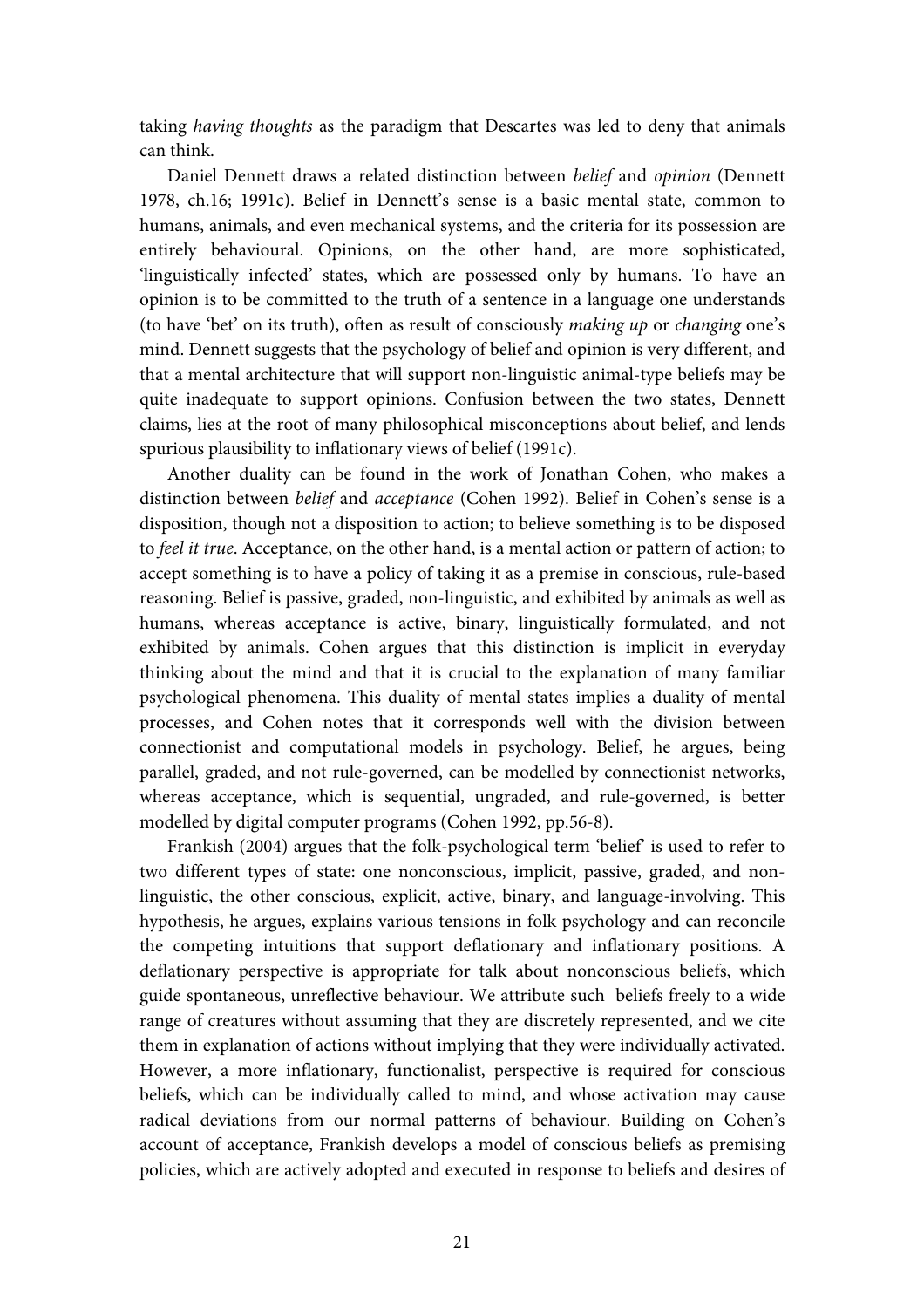the nonconscious type. This model of conscious belief, he argues, is functionalist in spirit but also compatible with a wide range of views about the internal structure of the cognitive system. To highlight the dependency relation between the two types of belief, Frankish dubs the nonconscious type basic belief and the conscious one superbelief.

 There is a common theme to these distinctions: there is one type of belief that is implicit, non-linguistic, and common to humans and animals, and another (thought, opinion, acceptance, superbelief) that is explicit, conscious, language-involving, and uniquely human. And there are suggestions that each type is associated with a different kind of processing — parallel and connectionist in the first case, serial and rule-governed in the second. There is a clear, though not perfect, correspondence here with dual-process theories in psychology — the implicit form of belief corresponding to System 1 and the explicit form to System 2. (Of course, if implicit beliefs are behavioural dispositions, then they cannot be thought of as inputs to System 1 reasoning, but they can be regarded as manifestations of System 1 activity.) We think this correspondence offers further support for a dual-process model. Folk psychology, we suggest, is tracking, albeit obscurely, the same fundamental duality that scientific psychology has identified. Of course, this is not the only possible explanation of the correspondence. It could be that the dual-process perspective implicit in folk psychology has influenced explicit theorizing about the mind by philosophers and psychologists — resulting in the pattern of rediscovery we have highlighted in this chapter. We cannot conclusively rule out this hypothesis, but it seems to us a much less plausible one, given the diverse theoretical concerns of the writers discussed and the variety of methodological approaches they have employed.

 The work discussed above was driven primarily by concerns with the analysis and evaluation of everyday psychological discourse, but contemporary philosophers have also contributed more directly to the development of dual-process theories by engaging in empirically based theorizing about mental architecture. In particular, many philosophers have been attracted to the idea that possession of language makes possible a new type of reasoning, different in character from the non-linguistic sort. This view is often coupled with the idea that the language-based reasoning system is a softwired one  $-$  a 'virtual machine' as Dennett puts it  $-$  which emerges from the interaction of pre-existing components. We shall briefly review some of this work, which can be seen as complementing the folk-psychologically based dualities discussed above.

 We begin with Dennett's account of the conscious mind (1991a). The biological brain, Dennett claims, is a collection of specialized hardwired subsystems, operating in parallel and competing for control of action. The conscious mind, on the other hand, is a virtual machine, which we create for ourselves by engaging in various learned behaviours — principally habits of private speech, either overt or silent. Dennett claims that such speech serves as a form of self-stimulation, and he suggests that it performs important executive functions, focusing the resources of different neural subsystems and promoting sustained and coherent patterns of behaviour.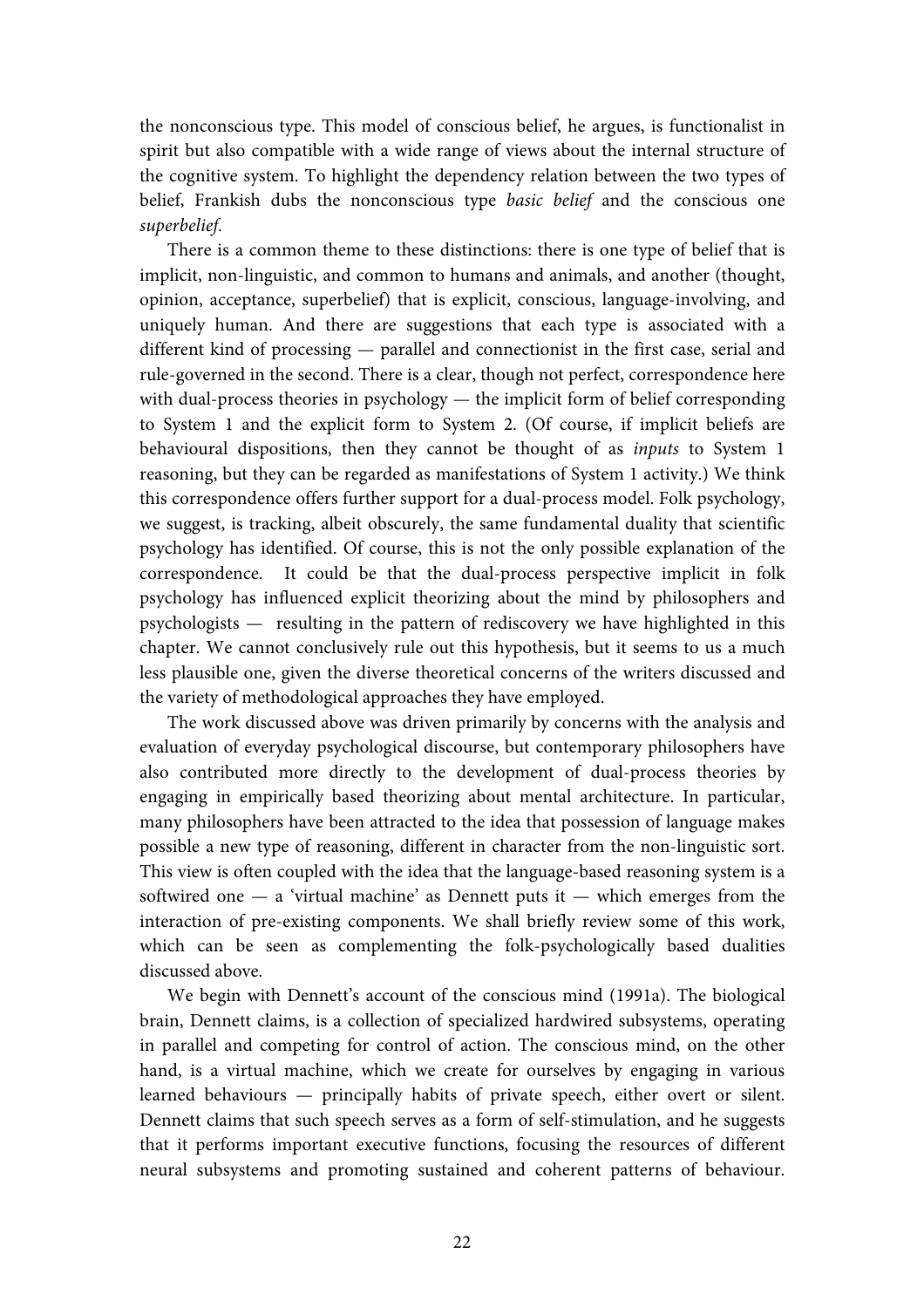There are echoes here of Skinner's account of thinking as automatically reinforcing verbal behaviour, mentioned earlier. By engaging in private speech, Dennett argues, we effectively reprogram our biological brains, causing their parallel machinery to mimic the behaviour of a serial computer. Dennett dubs this softwired system the Joycean machine — alluding to James Joyce's depictions of the stream of consciousness.

 A somewhat similar view is proposed by Paul Smolensky — a cognitive scientist whose work has been much discussed by philosophers. Smolensky (1988) argues that a connectionist system could simulate the behaviour of a rule-governed serial processor by encoding natural language sentences expressing production rules (rules of the form 'If condition A obtains then do action B'). When the condition of an encoded production rule holds, Smolensky argues, associative processes would trigger the activity pattern encoding the linguistic representation of the entire rule, and the representation of the action part of the rule would then tend to trigger the action itself, thus constraining the system to obey the rule. The effect would be to create a virtual rule-based serial processor — a 'Conscious Rule Interpreter' — implemented by parallel associative processes. (Smolensky suggests that the activities involved would be conscious in virtue of the fact that they would involve stable large-scale activity patterns.)

 Frankish also characterizes the conscious mind as a language-dependent virtual machine (2004, this volume). Conscious reasoning, he argues, is an intentional activity, which involves producing and manipulating sentences of inner speech and other forms of mental imagery, in order to execute various problem-solving strategies. These actions, Frankish claims, are motivated and supported by nonconscious metacognitive attitudes (desires to solve problems, beliefs about the strategies that may work, and so on), and they influence action in virtue of a nonconscious desire to act on the results of one's conscious reasoning. The result is a two-level picture in which the conscious mind is a virtual structure  $-$  Frankish calls it the *supermind*  $$ which is implemented in metacognitive processes at the nonconscious level.

 Finally, another variant of the 'virtual system' approach is found in Carruthers' work (2002, 2006, this volume). Carruthers advocates a massively modular view of the mind, according to which central cognition is composed of numerous semiindependent domain-specific subsystems. A major challenge for such a view is to explain the existence of flexible, domain-general thinking, of the distinctively human kind. In response, Carruthers argues that such thinking is performed by a virtual system, which is the product of our capacity for the mental rehearsal of action schemata — in particular, ones for the production of utterances. In the case of utterances, Carruthers argues, such rehearsal generates auditory feedback (inner speech) that is processed by the speech comprehension subsystem and tends to produce effects at the modular level appropriate to the thoughts the utterances express. Since utterances may combine outputs from different modules, this implements a form of domain-general thinking, and cycles of mental rehearsal create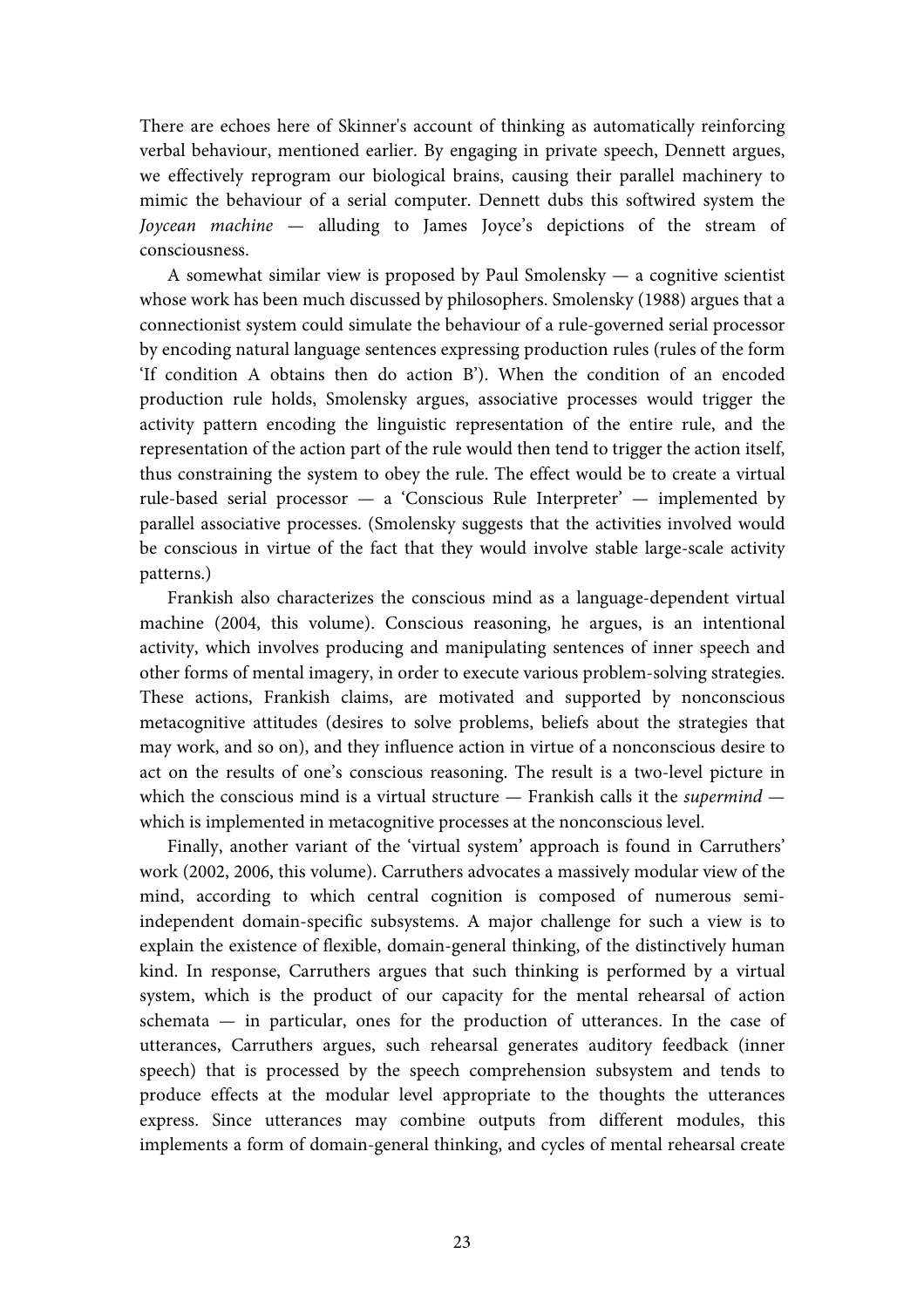a flexible domain-general reasoning system, using only the basic resources of a modular mind equipped with a language faculty.

 The virtual-system approach proposed by these writers can be seen as a form of dual-process theory, which treats the second system as emergent from the first, rather than distinct from it. As the writers stress, this approach has particular attractions from an evolutionary perspective, showing how a radically new form of cognitive activity could develop without massive changes to neural hardware. From the viewpoint of cognitive and neural architecture, however, such virtual dual-process theories clearly differ significantly from those which describe System 2 as instantiated in mechanisms distinct from those of System 1. This is a debate which may ultimately be settled by work mapping type 1 and 2 processes on to underlying neural systems (see Lieberman this volume, for examples of such research). If type 2 processing is an emergent property of type 1 systems, then we should not expect a switch to wholly distinct neural areas when this kind of thinking is activated. The issue is not a simple one, however, since virtual-system theorists need not claim that all type 1 systems are involved in supporting type 2 reasoning, and they typically allow that some other systems are involved as well, notably language and motor control (for some empirical predictions of one version of virtual-system theory, see Carruthers this volume).

### **6. Future directions**

How will dual-process theory develop? We can see three main trends in current research, which we expect to continue and flourish. The first involves reflection on the foundations of dual-process theory itself. We are confident that some form of twosystems theory will survive, but we also expect to see important modifications and qualifications to it. Many dual-process theorists are currently rethinking their views and recognizing that the original framework needs to be substantially revised. There are two aspects to this. One involves backing off from definitions of the two systems in terms of the processing styles involved — heuristic and associative on the one hand, analytic and role-governed on the other (see the chapters in this volume by Buchtel and Norenzayan, Evans, Frankish, and Stanovich). Theorists are increasingly recognizing the diversity of the processes in both systems, and seeking to redraw the distinction between the two systems in other terms, distinguishing System 2 by its association with working memory (Evans this volume), high-level control (Stanovich this volume), or personal control (Frankish this volume). The second aspect involves the recognition of the range of processes involved in supporting System 2 reasoning. In recent work, for example, Evans posits type 3 processes, which are involved in triggering System 2 activity and mediating between the two systems (Evans this volume). In short, it is likely that future two-systems theories will need to posit multiple kinds of cognitive processing.

 The second trend is one of increasing integration between dual-process theorists in different fields. In the past, work on dual processes in social psychology and cognitive psychology proceeded largely in parallel, with little communication between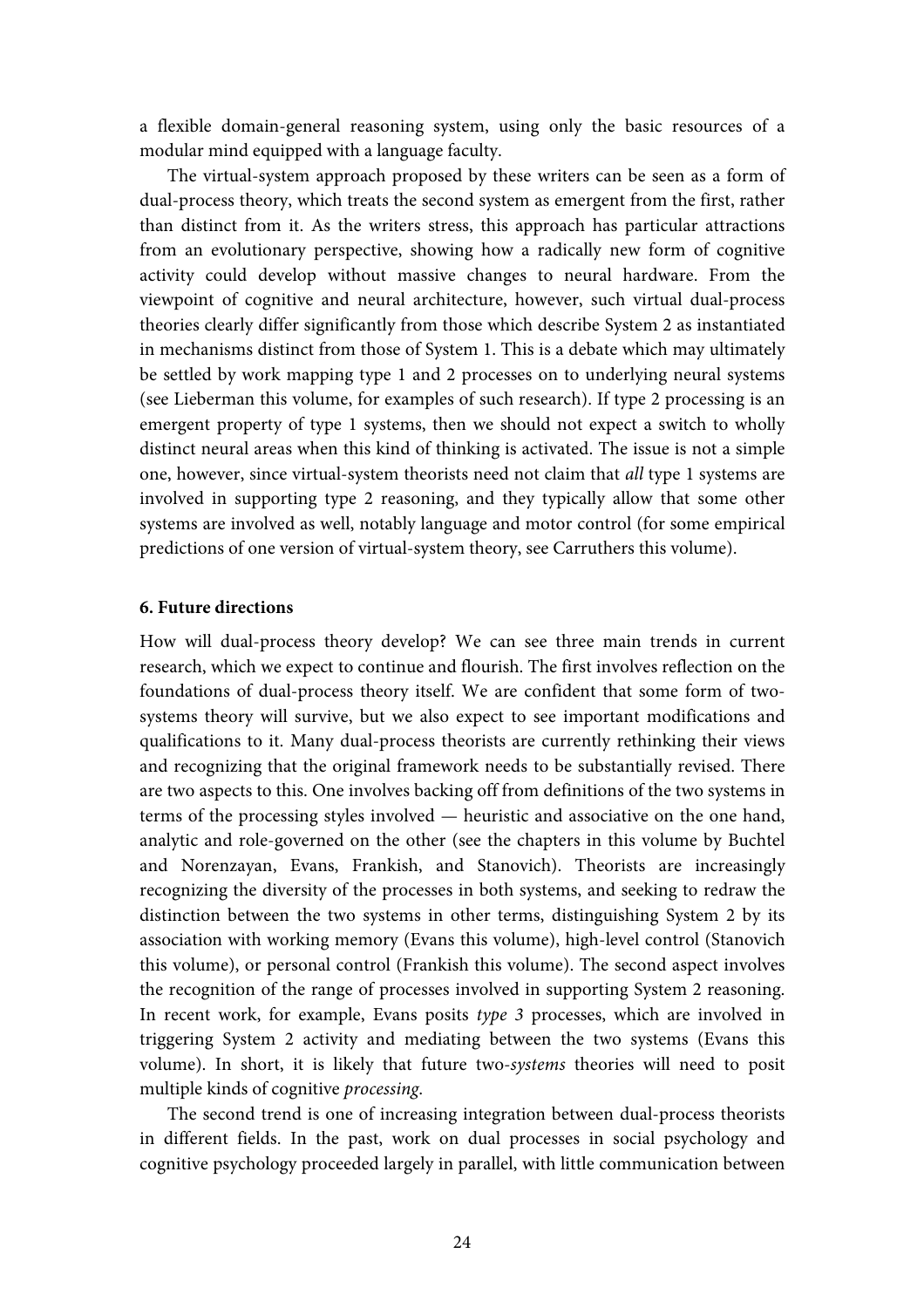researchers. This is changing now (see Smith and Collins this volume; Klaczynski this volume), and we believe there is scope for significant experimental collaboration and theoretical integration in the future. We also feel that it is important to integrate dualprocess theories of reasoning more closely with theories of perception, emotion, memory, and motor control, in order to develop overarching conceptions of mental architecture. An example is the application of the notion of 'metacognition', primarily developed in the study of memory, to dual-process accounts of reasoning and judgement (see Thompson this volume). A narrow focus is necessary in experimental work, but it is important to keep pulling back to consider the wider theoretical picture, as some philosophers of psychology have urged. Peter Carruthers's 2006 book on the architecture of the mind, mentioned in the previous section, provides a good example of the kind of integrative theorizing we favour.

 The third trend involves the application of dual-process theory, both within and beyond the academic world. Contemporary academic developments include computational modelling of dual-system architectures (see Sun et al. this volume) and the search for evidence of dual processes and systems through the methods of neuropsychology and neuroscience (see Goel 2005, 2007; Lieberman this volume). Authors with a strong evolutionary orientation are now trying to reconcile dualprocess theory with a massively modular view of the human mind (see Mercier and Sperber this volume; Carruthers this volume). The theory is influencing the approach of moral philosophers, too (see L Saunders this volume), and impacting strongly on the debate about human rationality (see Evans and Over 1996; Stanovich 1999; C Saunders and Over this volume).

 The idea that we have 'two minds', only one of which corresponds to personal, volitional cognition, has also wide implications beyond cognitive science. The fact that much of our thought and behaviour is controlled by automatic, subpersonal, and inaccessible cognitive processes challenges our most fundamental and cherished notions about personal and legal responsibility. This has major ramifications for social sciences such as economics, sociology, and social policy. As implied by some contemporary researchers (e.g. Stanovich this volume; Klaczynski this volume) dualprocess theory also has enormous implications for educational theory and practice. As the theory becomes better understood and more widely disseminated, its implications for many aspects of society and academia will need to be thoroughly explored. In terms of its wider significance, the story of dual-process theorizing is just beginning.

### **Acknowledgments**

The authors would like to thank Shira Elqayam for her detailed and thoughtful comments on an earlier draft of this chapter. They also thank Alex Barber, Stuart Brown, Tim Chappell, John Cottingham, and Carolyn Price for helpful discussions of philosophical precursors of dual-process theory. Keith Frankish's work on this chapter was supported by a research leave award from the Arts and Humanities Research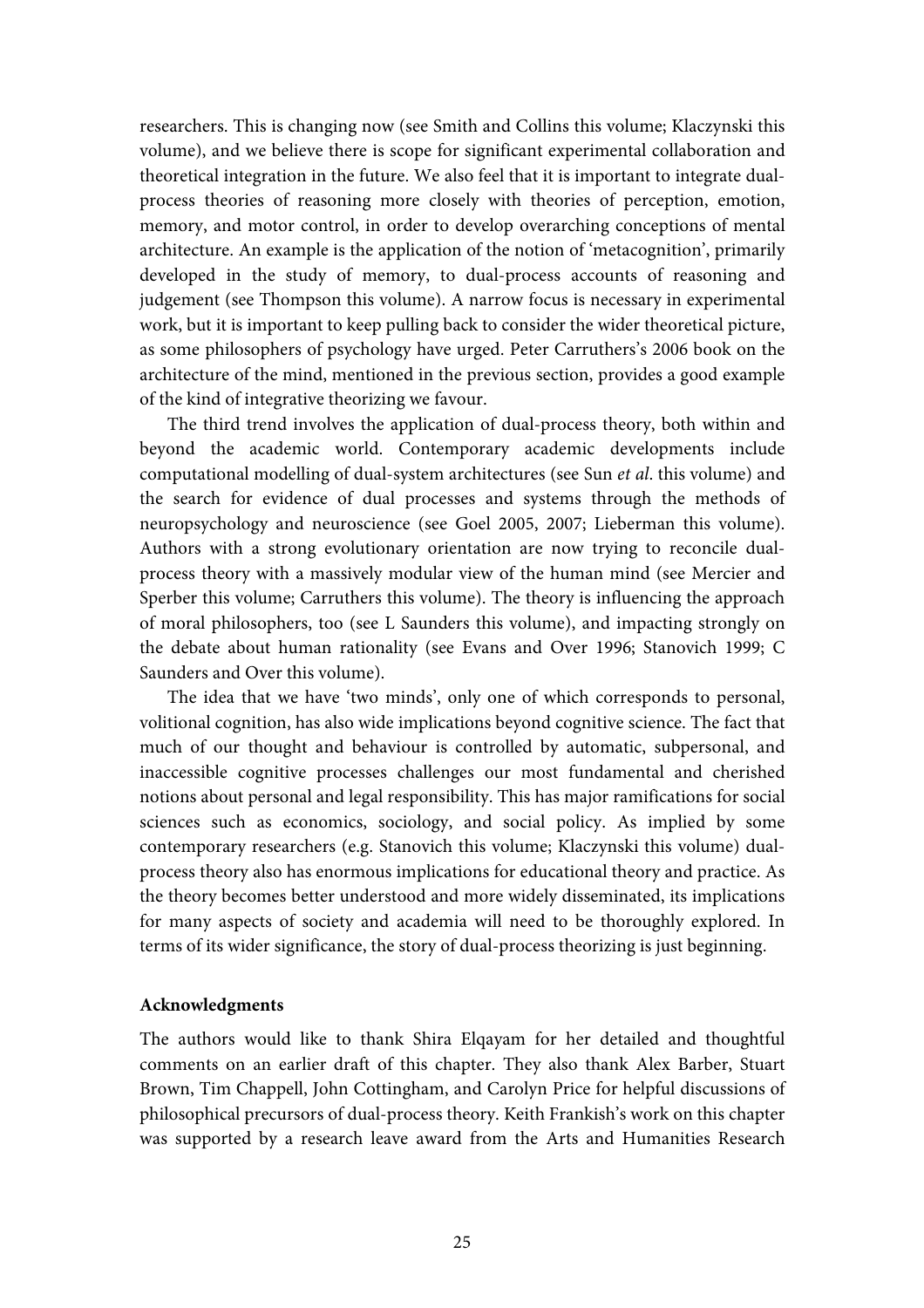Council, and Jonathan Evans's by a personal research fellowship from the Economic and Social Research Council (RES-000-27-0184).

## **References**

Annas J (1981). An introduction to Plato's republic. Oxford University Press, Oxford.

- Atkinson RC and Shiffrin RM (1968). Human memory: A proposed system and its control processes. In KW Spence, ed. The psychology of learning and motivation: Advances in research and theory (pp. 89-195). Academic Press, New York.
- Baars BJ (1986). The cognitive revolution in psychology. Guilford Press, New York.
- Baddeley A (2007). Working memory, thought and action. Oxford University Press, Oxford.
- Bargh JA (ed.) (2006). Social psychology and the unconscious. Psychology Press, New York.
- Berry DC and Dienes Z (1993). Implicit learning. Erlbaum, Hove, UK.
- Botterill G (1996). Folk psychology and theoretical status. In P Carruthers and PK Smith, eds. Theories of theories of mind, pp. 105-118. Cambridge University Press, Cambridge.
- Botterill G and Carruthers P (1999). The philosophy of psychology. Cambridge University Press, Cambridge.
- Cacioppo JT and Petty RE (1982). The need for cognition. Journal of Personality and Social Psychology, 42, 116-131.
- Carpenter WB (1874). Principles of mental physiology with their applications to the training and discipline of the mind and the study of its morbid conditions. Henry S. King & Co, London.
- Carruthers P (2002). The cognitive functions of language. Behavioral and Brain Sciences, 25, 657-719.
- Carruthers P (2006). The architecture of the mind. Oxford University Press, Oxford.
- Chomsky N (1959). A review of B. F. Skinner's Verbal Behavior. Language, 35, 25-58.
- Churchland PM (1981). Eliminative materialism and the propositional attitudes. Journal of Philosophy, 78, 67-90.
- Clark A (1993). Associative engines: Connectionism, concepts and representational change. MIT Press, Cambridge, Mass.
- Cloeren HJ (1988). Language and thought: German approaches to analytic philosophy in the 18th and 19th centuries. de Gruyter, Berlin.
- Cohen LJ (1992). An essay on belief and acceptance. Oxford University Press, Oxford.
- Cosmides L and Tooby J (1992). Cognitive adaptations for social exchange. In JH Barkow, L Cosmides, and J Tooby, eds. The adapted mind: Evolutionary psychology and the generation of culture, pp. 163-228. Oxford University Press, New York.
- Cottingham J (1992). Cartesian dualism: Theology, metaphysics, and science. In J Cottingham, ed. The Cambridge companion to Descartes, pp. 236-257. Cambridge University Press, Cambridge.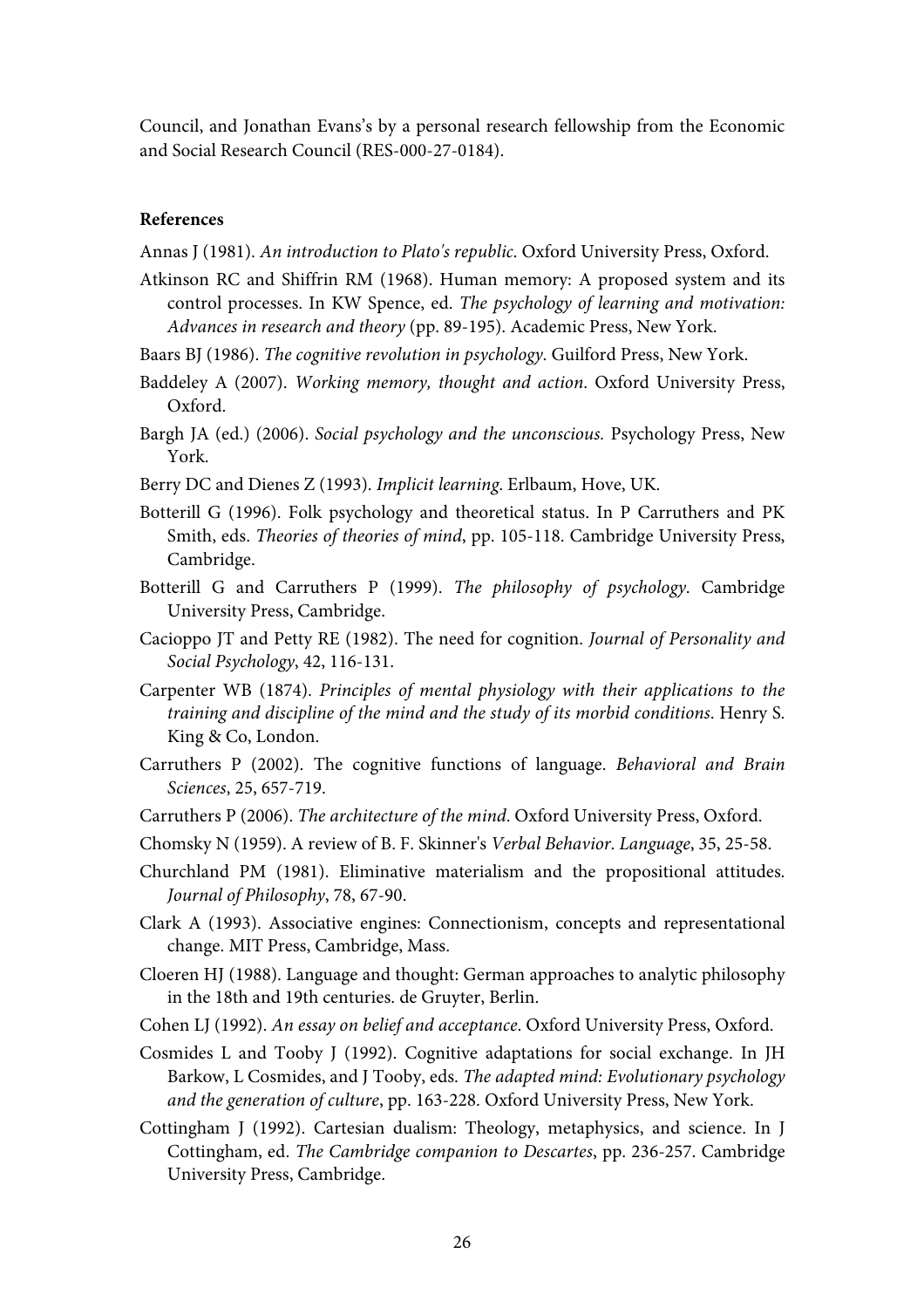- Dennett DC (1978). Brainstorms: Philosophical essays on mind and psychology. MIT Press, Cambridge, MA.
- Dennett DC (1987). The intentional stance. MIT Press, Cambridge, Mass.
- Dennett DC (1991a). Consciousness explained. Little Brown and Co., Boston.
- Dennett DC (1991b). Real patterns. Journal of Philosophy, 88, 27-51.
- Dennett DC (1991c). Two contrasts: Folk craft versus folk science and belief versus opinion. In J Greenwood, ed. The future of folk psychology: Intentionality and cognitive science, pp. 135-148. Cambridge University Press, Cambridge.
- Descartes R (1642/1984). Objections and replies. In R Descartes, The philosophical writings of Descartes: Volume 2 (J Cottingham, R Stoothoff and D Murdoch, Trans.), pp. 63-383. Cambridge University Press, Cambridge.
- Descartes R (1664/1985). Treatise on man. In R Descartes, The philosophical writings of Descartes: Volume 1 (J Cottingham, R Stoothoff and D Murdoch, Trans.), pp. 99-108. Cambridge University Press, Cambridge.
- Dijksterhuis A, Bos MW, Nordgren LF and von Baaren RB (2006). On making the right choice: The deliberation-without-attention effect. Science, 311, 1005-1007.
- Doherty ME (ed.) (1996). Social judgement theory (Thinking and Reasoning special issue, vol 2 , nos 2/3). Psychology Press, Hove.
- Duncker K (1945). On problem solving. Psychological Monographs, 58 (Wholenumber 270).
- Eichenbaum NJ and Cohen NJ (2001). From conditioning to conscious reflection: Memory systems of the brain. Oxford University Press, New York.
- Ellenberger HF (1970). The discovery of the unconscious: The history and evolution of dynamic psychiatry. Basic Books, New York.
- Epstein S (1994). Integration of the cognitive and psychodynamic unconscious. American Psychologist, 49, 709-724.
- Epstein S, Pacini R, Denes-Raj V and Heier H (1996). Individual differences in intuitive-experiential and analytic-rational thinking styles. Journal of Personality and Social Psychology, 71, 390-405.
- Evans JStBT (1977). Toward a statistical theory of reasoning. Quarterly Journal of Experimental Psychology, 29, 297-306.
- Evans JStBT (1989). Bias in human reasoning: Causes and consequences. Erlbaum, Brighton.
- Evans JStBT (2004). History of the dual process theory of reasoning. In KI Manktelow and MC Chung, eds. Psychology of reasoning: Theoretical and historical perspectives, pp. 241-266. Psychology Press, Hove, UK.
- Evans JStBT (2006). The heuristic-analytic theory of reasoning: Extension and evaluation. Psychonomic Bulletin and Review, 13, 378-395.
- Evans JStBT (2008). Dual-processing accounts of reasoning, judgment and social cognition. Annual Review of Psychology, 59, 255-278.
- Evans JStBT, Barston JL and Pollard P (1983). On the conflict between logic and belief in syllogistic reasoning. Memory & Cognition, 11, 295-306.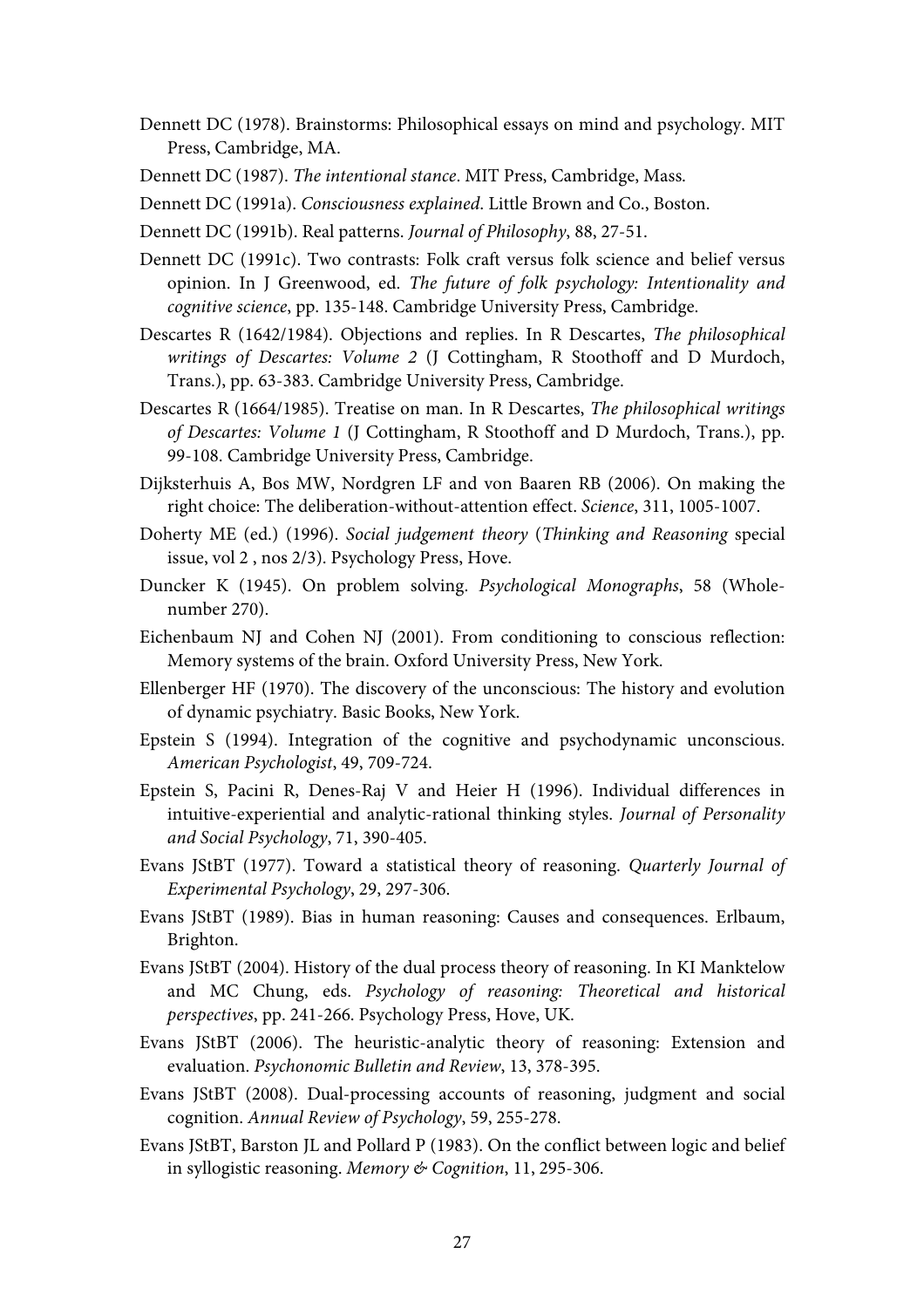- Evans JStBT and Lynch JS (1973). Matching bias in the selection task. British Journal of Psychology, 64, 391-397.
- Evans JStBT and Over DE (1996). Rationality and reasoning. Psychology Press, Hove.
- Fodor JA (1987). Psychosemantics: The problem of meaning in the philosophy of mind. MIT Press, Cambridge, Mass.
- Frankish K (2004). Mind and supermind. Cambridge University Press, Cambridge.
- Freud S (1915/2005). The unconscious. (G Frankland, Trans.) Penguin, London.
- Freud S (1927). The ego and the id. (J Riviere, Trans.) Hogarth Press, London.
- Galton F (1879a). Psychometric facts. The Nineteenth Century, 5, 425-433.
- Galton F (1879b). Psychometric experiments. Brain, 2, 149-162.
- Gardner S (1999). Schopenhauer, will, and the unconscious. In C Janaway, ed. The Cambridge companion to Schopenhauer, pp. 375-421. Cambridge University Press, Cambridge.
- Gardner S (2003). The unconscious mind. In T Baldwin, ed. The Cambridge history of philosophy, 1870-1945, pp. 107-115. Cambridge University Press, Cambridge.
- Gigerenzer G (2007). Gut feelings. Penguin, London.
- Gladwell M (2005). Blink. Penguin, London.
- Goel V (2005). Cognitive neuroscience of deductive reasoning. In K.Holyoak & R. G. Morrison, eds. The Cambridge handbook of thinking and reasoning, pp. 475-492. Cambridge University Press, Cambridge.
- Goel V (2007). Anatomy of deductive reasoning. Trends in Cognitive Sciences, 11, 435- 441.
- Goldman A (1989). Interpretation psychologized. Mind and Language, 4, 161-185.
- Goodwin RQ and Wason PC (1972). Degrees of insight. British Journal of Psychology, 63, 205-212.
- Gordon RM (1986). Folk psychology as simulation. Mind and Language, 1, 158-171.
- Grünbaum A (1984). The foundations of psychoanalysis: A philosophical critique. University of California Press, Berkeley.
- Hamilton W (1860). Lectures on metaphysics and logic, 2 vols. Gould and Lincoln, Boston, Mass.
- Hammond KR (1996). Human judgment and social policy. Oxford University Press, New York.
- Hartmann E von (1868/1931) Philosophy of the unconscious: Speculative results according to the inductive method of physical science (WC Coupland, Trans.). Kegan Paul, London.
- Hatfield G (2002). Perception as unconscious inference. In D Heyer and R Mausfeld, eds. Perception and the physical world: Psychological and philosophical issues in perception, pp. 115-143. John Wiley & Sons, Ltd., New York.
- Heal J (1986). Replication and functionalism. In J Butterfield, ed. Language, Mind, and Logic, pp. 135-150. Cambridge University Press, Cambridge.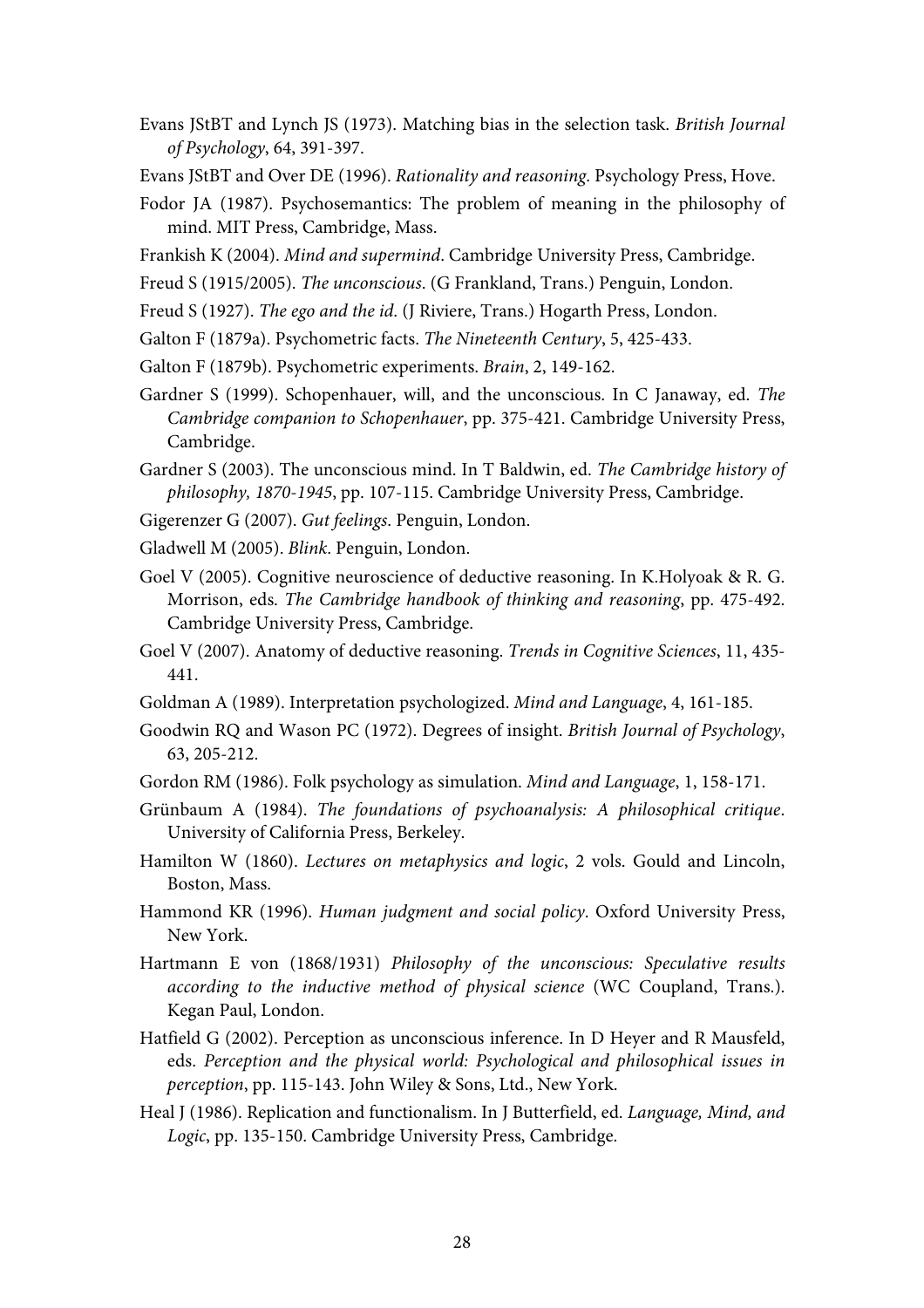- Helmholtz H von (1867/1962). Helmholtz's treatise on physiological optics. (JPC Southall, Trans. 3rd ed.) Dover Publications, New York.
- Horgan T and Graham G (1990). In defense of southern fudamentalism. Philosophical Studies, 62, 107-134.
- Humphrey C (1951). Thinking: An introduction to its experimental psychology. Methuen, London.
- James W (1890). The principles of psychology. Henry Holt and Co., New York.
- James W (1902). The varieties of religious experience: A study in human nature. Longmans, Green and Co., New York.
- Kahneman D and Frederick S (2002). Representativeness revisited: Attribute substitution in intuitive judgement. In T Gilovich, D Griffin and D Kahneman, eds. Heuristics and biases: The psychology of intuitive judgment, pp. 49-81. Cambridge University Press, Cambridge.
- Kahneman D and Tversky A (1982). On the study of statistical intuitions. Cognition, 11, 123-141.
- Kihlstrom JF, Dorfman J and Park L (2007). Implicit and explicit learning and memory. In M Velmans and S Schneider, eds. The Blackwell companion to consciousness, pp. 525-539. Blackwell, Oxford.
- Knowlton BJ, Ramus S and Squire LR (1992). Intact artificial grammar learning in amnesia. Psychological Science, 3, 172-179.
- Laycock T (1845). On the reflex function of the brain. British and Foreign Medical Journal, 19, 298-311.
- Laycock T (1860). Mind and brain, or, The correlations of consciousness and organisation. Sutherland and Knox, Edinburgh.
- Leibniz GW (1702/1989). Letter to Queen Sophie Charlotte of Prussia, on what is independent of sense and matter. In GW Leibniz, Philosophical essays (R Ariew and D Garber, Trans.), pp 186-192. Hackett, Indianapolis.
- Leibniz GW (1714/1989). Principles of nature and grace, based on reason. In GW Leibniz, Philosophical essays (R Ariew and D Garber, Trans.), pp. 206-213. Hackett, Indianapolis.
- Leibniz GW (1765/1996). New essays concerning human understanding. (P Remnant and JF Bennett, Trans.) Cambridge University Press, Cambridge.
- Lewis D (1972). Psychophysical and theoretical identifications. Australasian Journal of Philosophy, 50, 249-258.
- Locke J (1706/1961). An essay concerning human understanding, 5th edition. (Youlton, J. W. ed.) Dent, London.
- Lucas EJ and Ball LJ (2005). Think-aloud protocols and the selection task: Evidence for relevance effects and rationalisation processes. Thinking and Reasoning, 11, 35- 66.
- Luchins AS (1942). Mechanisation in problem solving. Psychological Monographs, 54 (Whole number 248).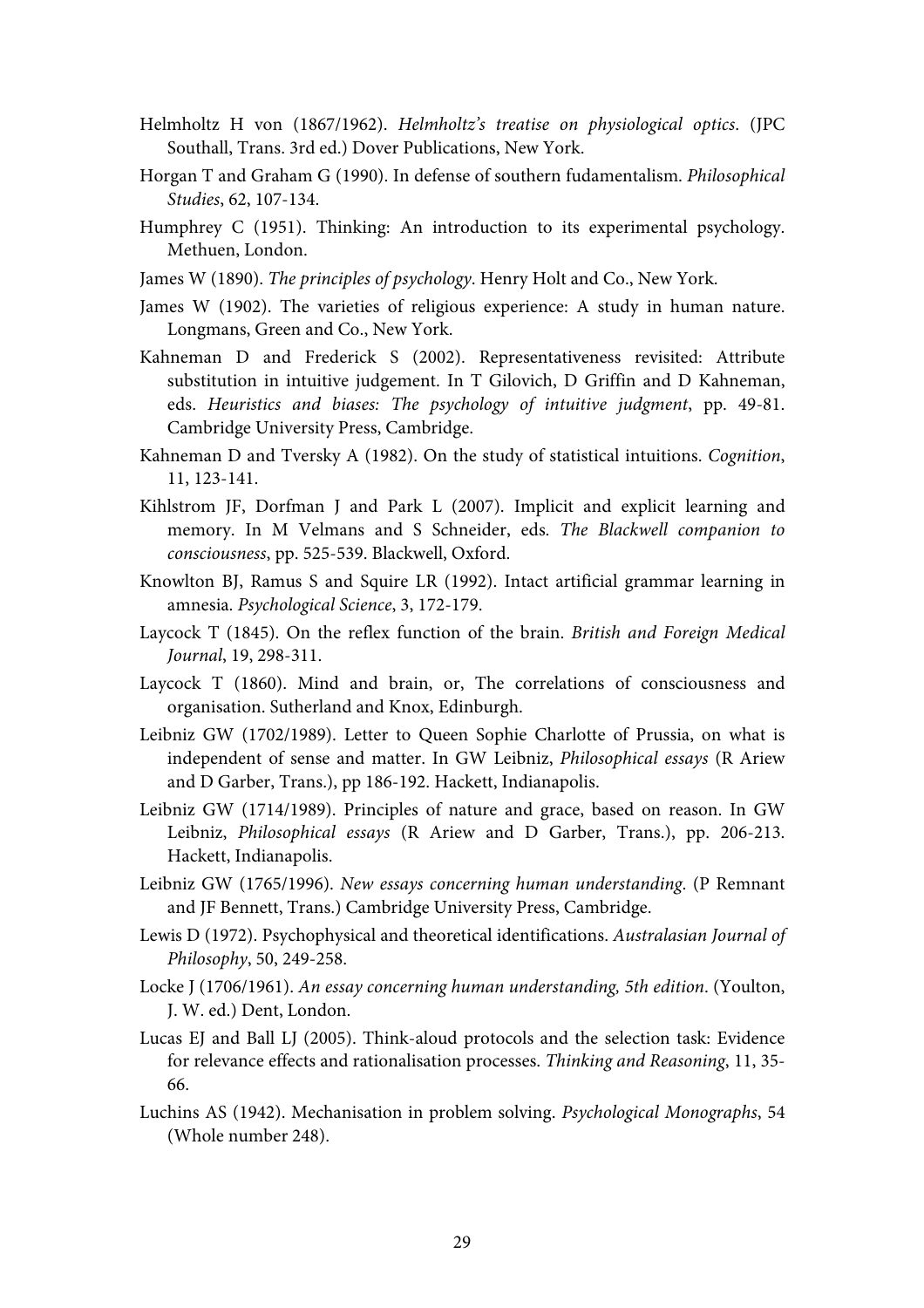- Macmillan M (1997). Freud evaluated: The completed arc. MIT Press, Cambridge, Mass.
- Maier NRF (1931). Reasoning in humans II. The solution of a problem and its appearance in consciousness. Journal of Comparative Psychology, 12, 181-194.
- Maine de Biran F-P-G (1803/1929). The influence of habit on the faculty of thinking. (MD Boehm, Trans.) Baillière & Co., London.
- Malcolm N (1973). Thoughtless brutes. Proceedings and Addresses of the American Philosophical Association, 1972-73, 46, 5-20.
- Mandler JM and Mandler G (1964). Thinking: From association to gestalt. Wiley, New York.
- Myers DG (2002). Intuition: Its powers and perils. Yale University Press, New Haven.
- Neisser U (1967). Cognitive psychology. Appleton, New York.
- Nisbett RE and Wilson TD (1977). Telling more than we can know: Verbal reports on mental processes. Psychological Review, 84, 231-295.
- Piaget J (1926). The language and thought of the child. Routledge, London.
- Plato (1993). Republic. (R Waterfield, Trans.) Oxford University Press, Oxford.
- Ramsey W, Stich SP and Garon J (1990). Connectionism, eliminativism and the future of folk psychology. In JE Tomberlin, ed. Philosophical perspectives, 4: Action theory and philosophy of mind, pp. 499-533. Ridgeview Publishing Company, Atascadero, CA.
- Reber AS (1993). Implicit learning and tacit knowledge. Oxford University Press, Oxford.
- Redington M and Chater N (2002). Knowledge representation and transfer in artificial grammar learning. In RM French and A Cleeremans, eds. Implicit learning and tacit knowledge, pp. 121-150. Psychology Press, Hove, UK.
- Reeves JW (1965). Thinking about thinking: Studies in the background of some psychological approaches. Secker & Warburg, London.
- Reyna VF (2004). How people make decisions that involve risk: A dual-processes approach. Current Directions in Psychological Science, 13, 60-66.
- Ryle G (1949). The concept of mind. Hutchinson, London.
- Schacter DL (1987). Implicit memory: History and current status. Journal of Experimental Psychology-Learning Memory and Cognition, 13, 501-518.
- Schacter DL and Tulving E (1994). What are the memory systems of 1994? In DL Schacter and E Tulving, eds. Memory systems 1994, pp. 1-38. MIT Press, Cambridge Mass.
- Schneider W and Shiffrin RM (1977). Controlled and automatic human information processing I: Detection, search and attention. Psychological Review, 84, 1-66.
- Schopenhauer A (1819/1966). The world as will and representation, 2 vols. (EF Payne, Trans.) Dover Publications, New York.
- Shanks DR and St John MF (1994). Characteristics of dissociable human learning systems. Behavioral and Brain Sciences, 17, 367-447.